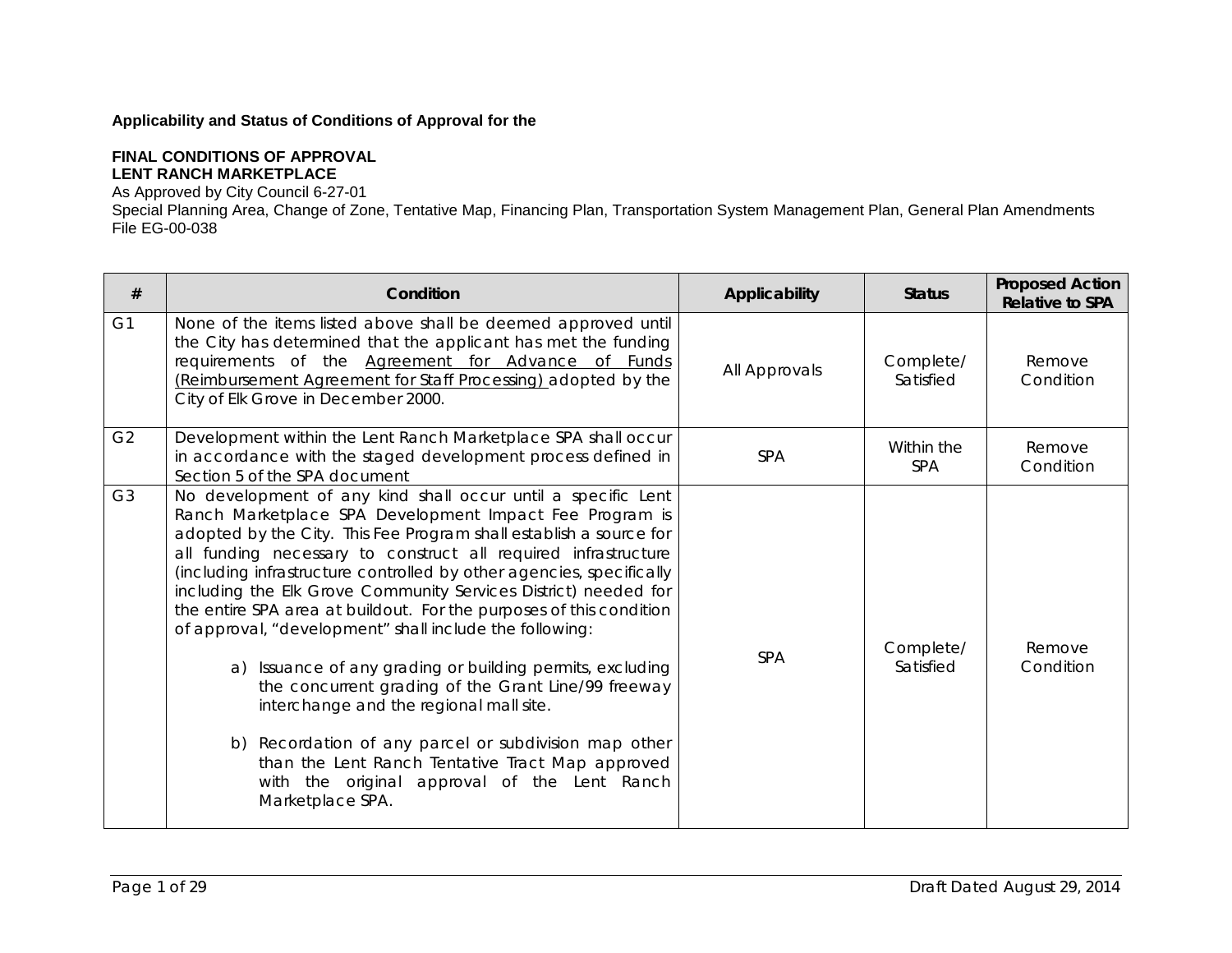| #              | Condition                                                                                                                                                                                                                                                                                                                                                                                                                                                                                                                                                                                                                                                                                                                                                                                                                                                                                                                    | Applicability | <b>Status</b>          | <b>Proposed Action</b><br><b>Relative to SPA</b> |
|----------------|------------------------------------------------------------------------------------------------------------------------------------------------------------------------------------------------------------------------------------------------------------------------------------------------------------------------------------------------------------------------------------------------------------------------------------------------------------------------------------------------------------------------------------------------------------------------------------------------------------------------------------------------------------------------------------------------------------------------------------------------------------------------------------------------------------------------------------------------------------------------------------------------------------------------------|---------------|------------------------|--------------------------------------------------|
| G <sub>4</sub> | No additional entitlements including District Development Plans,<br>shall be granted within any District of the SPA (including the<br>regional mall, District A) until a detailed finance plan has been<br>developed which:<br>a)<br>Identifies all required backbone infrastructure<br>necessary to serve complete development of the<br>District;<br>b)<br>Establishes the estimated cost of all required<br>backbone<br>infrastructure<br>needed<br>to<br>serve<br>complete development of the District;<br>C)<br>Identifies the estimated timing for construction for<br>all required backbone infrastructure needed to<br>serve complete development of the District;<br>Establishes the financing source required to fund all required<br>backbone<br>infrastructure<br>needed<br>to<br>serve<br>complete<br>development of the District and implements an irrevocable<br>financing mechanism to provide this funding. | <b>SPA</b>    | Complete/<br>Satisfied | Remove<br>Condition                              |
| G <sub>5</sub> | The Public Facilities Financing Plan for the project shall provide<br>either complete early funding for a permanent fire station (by<br>means of developer financing of the station with a provision for<br>credit against the Fire Protection Development Fee) or developer<br>financing of a temporary fire station. Sufficient funds will also be<br>required to purchase an engine and grass unit. The Plan shall<br>contain a provision that allows reimbursement for payment of<br>those funds beyond the proposed project's "Fair Share" for all of<br>the above. This condition of approval implements Mitigation<br>Measure $#$ MM4.6.4-3(a) from the Lent Ranch Marketplace Final<br>EIR                                                                                                                                                                                                                           | SPA and TSM   | Complete/<br>Satisfied | Remove<br>Condition from<br><b>SPA</b>           |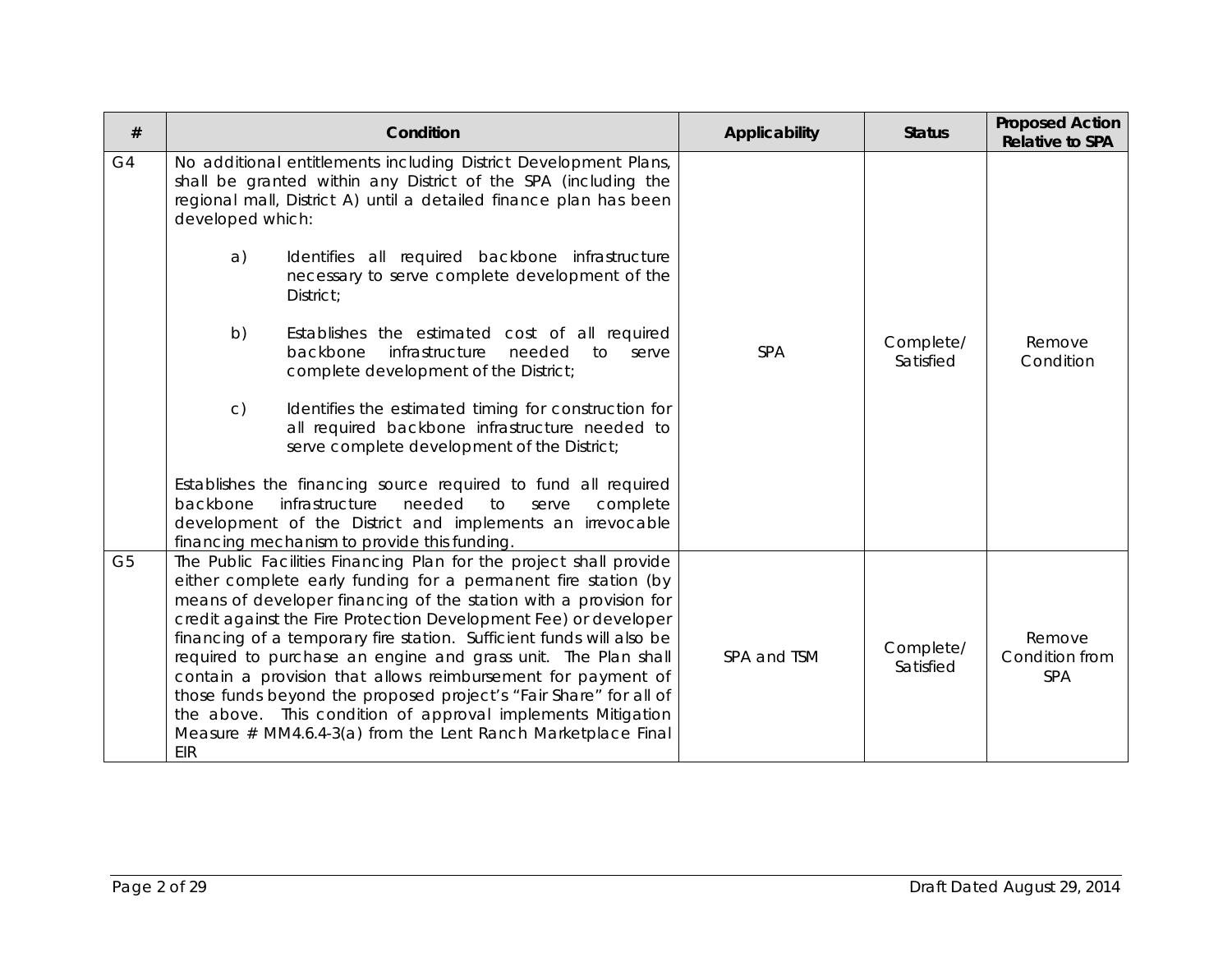| $\#$           | Condition                                                                                                                                                                                                                                                                                                                                                                                                                                                                                                                                                                                                                                                                                                                                                                                                                                                                                                                                                                                                                                                                                         | Applicability | <b>Status</b>            | <b>Proposed Action</b><br><b>Relative to SPA</b> |
|----------------|---------------------------------------------------------------------------------------------------------------------------------------------------------------------------------------------------------------------------------------------------------------------------------------------------------------------------------------------------------------------------------------------------------------------------------------------------------------------------------------------------------------------------------------------------------------------------------------------------------------------------------------------------------------------------------------------------------------------------------------------------------------------------------------------------------------------------------------------------------------------------------------------------------------------------------------------------------------------------------------------------------------------------------------------------------------------------------------------------|---------------|--------------------------|--------------------------------------------------|
| G <sub>6</sub> | All future development within the SPA shall be subject to the<br>payment of fees in accordance with the adoption of any future<br>development impact fee program, and/or any other fees or<br>finance mechanisms adopted by the City pursuant to any<br>enabling law, consistent with the Development Agreement                                                                                                                                                                                                                                                                                                                                                                                                                                                                                                                                                                                                                                                                                                                                                                                   | SPA and TSM   | Complete/<br>Satisfied   | Remove<br>Condition from<br><b>SPA</b>           |
| G7             | The first phase of development shall consist of the Regional<br>Shopping (shown as District "A" in Figure 3-1 of the SPA<br>document.<br>No other commercial development, unless<br>authorized by the City Council in the Visitor Commercial Districts<br>(Development Districts F and G as shown in Figure 3-1 of the SPA<br>document), may occur outside District A (Regional Mall) until<br>permits have been issued for the regional mall, as follows:<br>a)<br>Grading permits for commercial development<br>projects outside District A shall not be issued until<br>rough grading for the regional mall has been<br>completed.<br>b)<br>Building permits for commercial development<br>projects outside District A shall not be issued until<br>the completion of foundations for at least one (1)<br>of the major department stores.<br>Residential development within the Lent Ranch Marketplace SPA<br>may occur at any time, regardless of the progress of the regional<br>mall, provided that sufficient infrastructure capacity is available<br>to serve the residential development | SPA           | No Longer<br>Applicable  | Remove<br>Condition from<br>SPA                  |
| G <sub>8</sub> | All District Development Plans shall identify a source of private<br>funding for the maintenance of all landscaped areas abutting<br>the public right-of-way within the District, including sidewalks and<br>other areas with public access easements                                                                                                                                                                                                                                                                                                                                                                                                                                                                                                                                                                                                                                                                                                                                                                                                                                             | <b>SPA</b>    | <b>Not</b><br>Applicable | Remove<br>Condition from<br>SPA                  |
| G9             | Prior to issuance of the certificate of occupancy for the regional<br>shopping mall structure(s), the reconstructed SR 99 / Grant Line<br>Road interchange shall be deemed operative and open to traffic<br>by the City Public Works Department. It is expressly understood                                                                                                                                                                                                                                                                                                                                                                                                                                                                                                                                                                                                                                                                                                                                                                                                                       | <b>TSM</b>    | Complete/<br>Satisfied   | No Change                                        |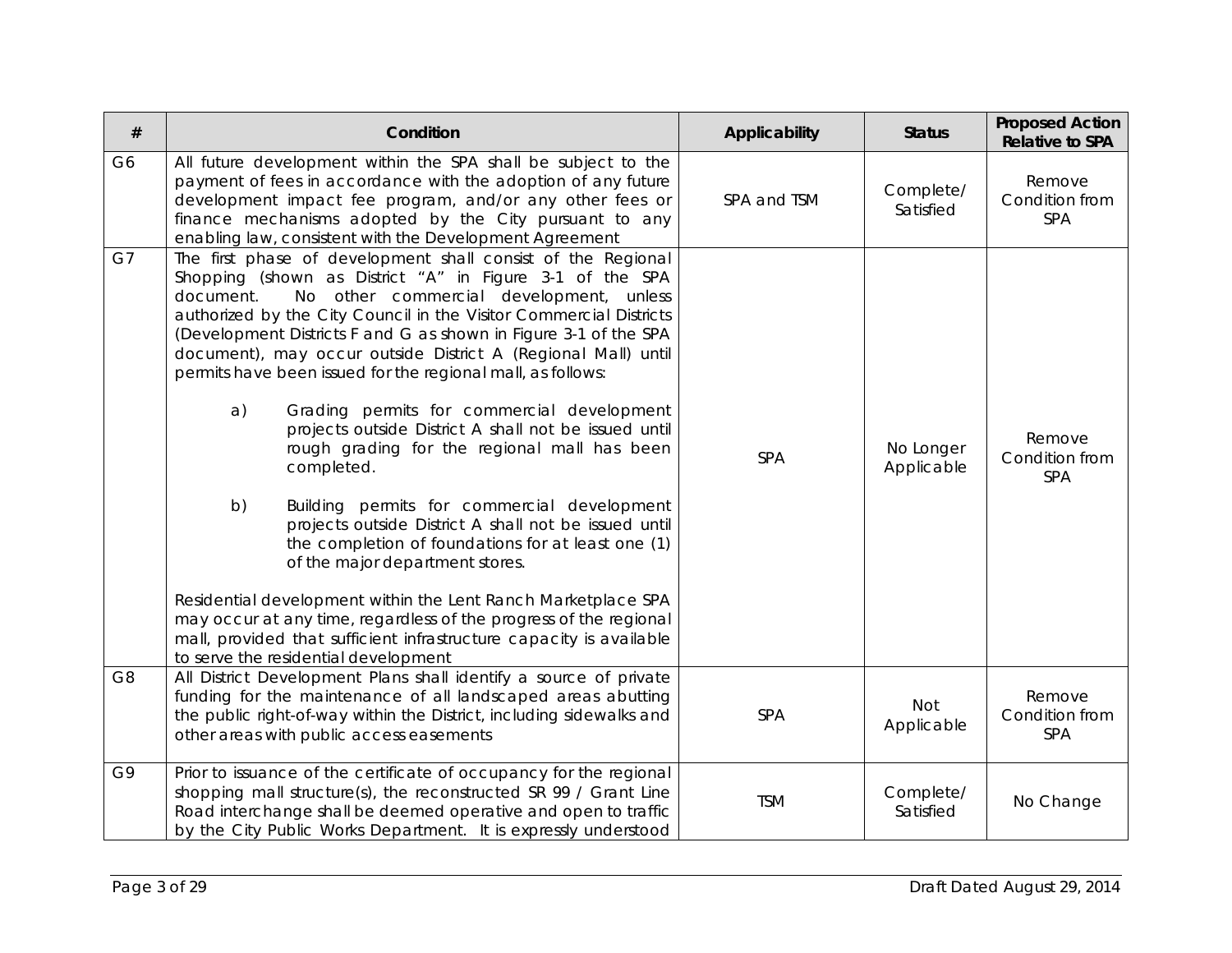| #               | Condition                                                                                                                                                                                                                                                                                                                                                                                                                                                                                                  | Applicability | <b>Status</b>          | <b>Proposed Action</b><br><b>Relative to SPA</b> |
|-----------------|------------------------------------------------------------------------------------------------------------------------------------------------------------------------------------------------------------------------------------------------------------------------------------------------------------------------------------------------------------------------------------------------------------------------------------------------------------------------------------------------------------|---------------|------------------------|--------------------------------------------------|
|                 | that the interchange may be operative and open to traffic prior<br>to its full completion, and that some portions of the interchange<br>(e.g. landscaping) will not be installed at the time this condition is<br>satisfied                                                                                                                                                                                                                                                                                |               |                        |                                                  |
| G10             | The applicant shall hold harmless the City, its Council members, its<br>Commission, officers,<br>Planning<br>agents,<br>employees,<br>and<br>representatives from liability for any award, damages, costs, and<br>fees incurred by the City and/or awarded to any plaintiff in an<br>action challenging the validity of this permit or any environmental<br>or other documentation related to approval of this permit.<br>Applicant further agrees to provide a defense for the City in any<br>such action | <b>TSM</b>    | Complete/<br>Satisfied | No Change                                        |
| G11             | This action does not relieve the applicant of the obligation to<br>comply with all ordinances, statutes, regulations, and procedures<br>of the City of Elk Grove or any other responsible agency                                                                                                                                                                                                                                                                                                           | <b>TSM</b>    | Complete/<br>Satisfied | No Change                                        |
| TM1             | On the Final Map, dedicate pedestrian easements for sidewalks<br>within landscape corridors along all public streets, to the<br>satisfaction of the City of Elk Grove                                                                                                                                                                                                                                                                                                                                      | <b>TSM</b>    | Complete/<br>Satisfied | No Change                                        |
| TM <sub>2</sub> | On the Final Map, dedicate public utility easements (PUE) 12.5<br>feet wide adjacent to all public rights-of-way                                                                                                                                                                                                                                                                                                                                                                                           | <b>TSM</b>    | Complete/<br>Satisfied | No Change                                        |
| TM <sub>3</sub> | An approved sewer study to the satisfaction of CSD-1, addressing<br>interim and ultimate sewer facilities requirements, including any<br>required specific operating conditions on the interim service shall<br>be required prior to submittal of improvement plans.<br>This<br>condition of approval implements Mitigation Measure #MM4.6.2-<br>2 from the Lent Ranch Marketplace Final EIR                                                                                                               | <b>TSM</b>    | Complete/<br>Satisfied | No Change                                        |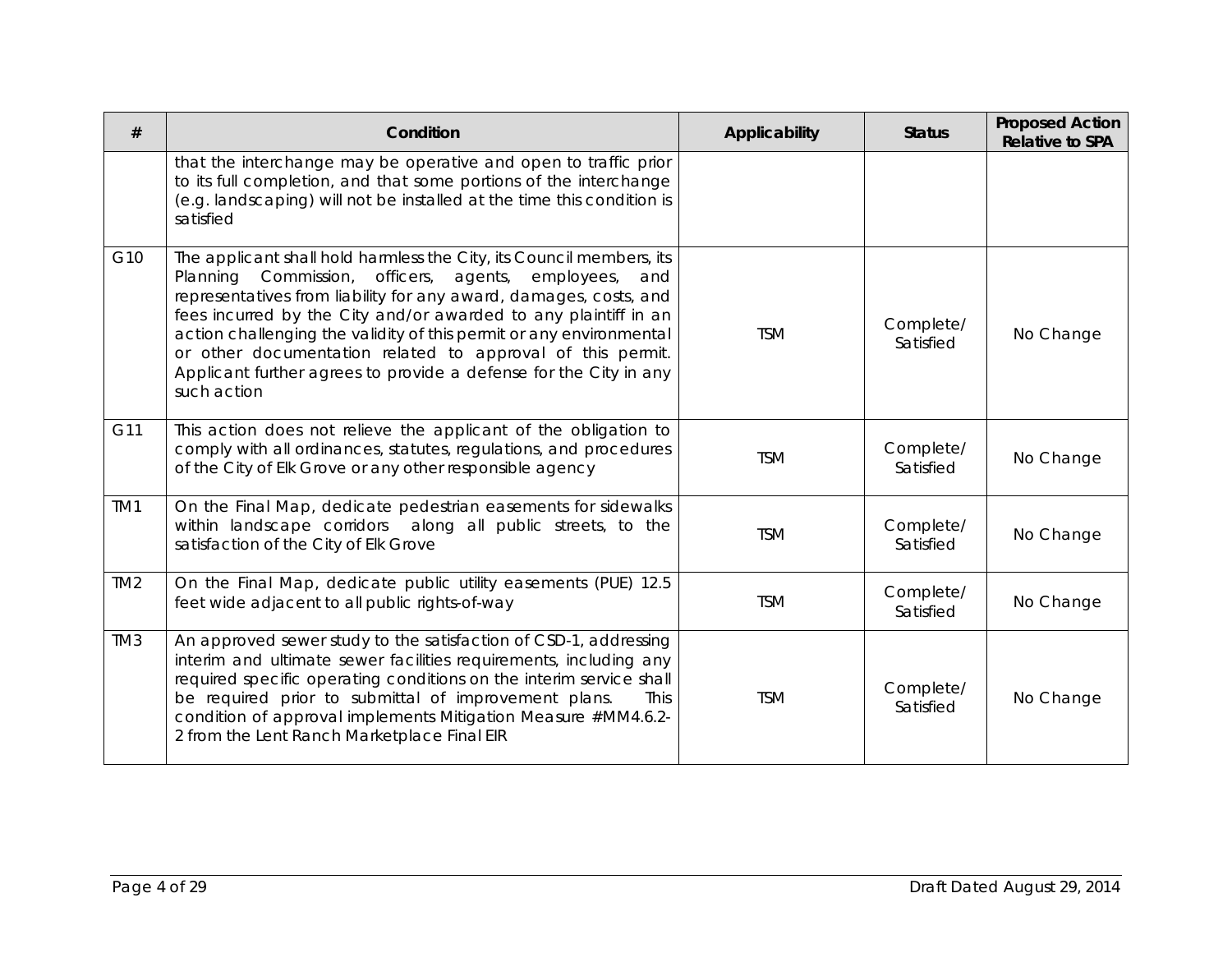| #              | Condition                                                                                                                                                                                                                                                                                                                                                                                                                                                                                                                                                | Applicability | <b>Status</b>          | <b>Proposed Action</b><br><b>Relative to SPA</b> |
|----------------|----------------------------------------------------------------------------------------------------------------------------------------------------------------------------------------------------------------------------------------------------------------------------------------------------------------------------------------------------------------------------------------------------------------------------------------------------------------------------------------------------------------------------------------------------------|---------------|------------------------|--------------------------------------------------|
| TM4            | Record irrevocable offers of dedication to the City of all water,<br>sewer, storm drainage, electric, gas, cable and other public utility<br>infrastructure constructed or installed in or on the Property                                                                                                                                                                                                                                                                                                                                               | <b>TSM</b>    | Complete/<br>Satisfied | No Change                                        |
| D <sub>1</sub> | Downstream from the project are existing agricultural ditches and<br>Bruceville Road, which overtops in high intensity storm events.<br>These ditches and road crossings are not designed to handle the<br>increased run-off from the proposed project. Detain peak flows<br>to existing condition, measuring the 2, 10, 50 and 100-year storm<br>event immediately downstream of drainage improvements and<br>at Bruceville Road. This detention basin will be considered interim<br>and will not be reimbursed by the Department of Water<br>Resources | <b>TSM</b>    | Complete/<br>Satisfied | No Change                                        |
| D <sub>2</sub> | Depending upon design grades and hydraulics, it may be<br>necessary to construct a pilot channel from the project boundary<br>to Bruceville Road to ensure positive gravity drainage                                                                                                                                                                                                                                                                                                                                                                     | <b>TSM</b>    | Complete/<br>Satisfied | No Change                                        |
| D <sub>3</sub> | The project shall include a storm water quality facility capable of<br>treating storm water runoff pursuant to the Sacramento<br>City/County Storm Water Management Program. This might be<br>best accomplished as a wet volume at the bottom of the flood<br>control detention basin. Attention to basin aesthetics shall be<br>made a part of the design process                                                                                                                                                                                       | <b>TSM</b>    | Complete/<br>Satisfied | No Change                                        |
| D <sub>4</sub> | A permanent storm drain message "No Dumping - Flows to<br>Creek" or other approved message to be placed at each storm<br>drain inlet. Other source controls measures should be required for<br>fueling stations, automotive repair facilities, and car wash areas<br>of multi-family complexes, consistent with the requirements of the<br>City's NPDES permit                                                                                                                                                                                           | <b>TSM</b>    | Complete/<br>Satisfied | No Change                                        |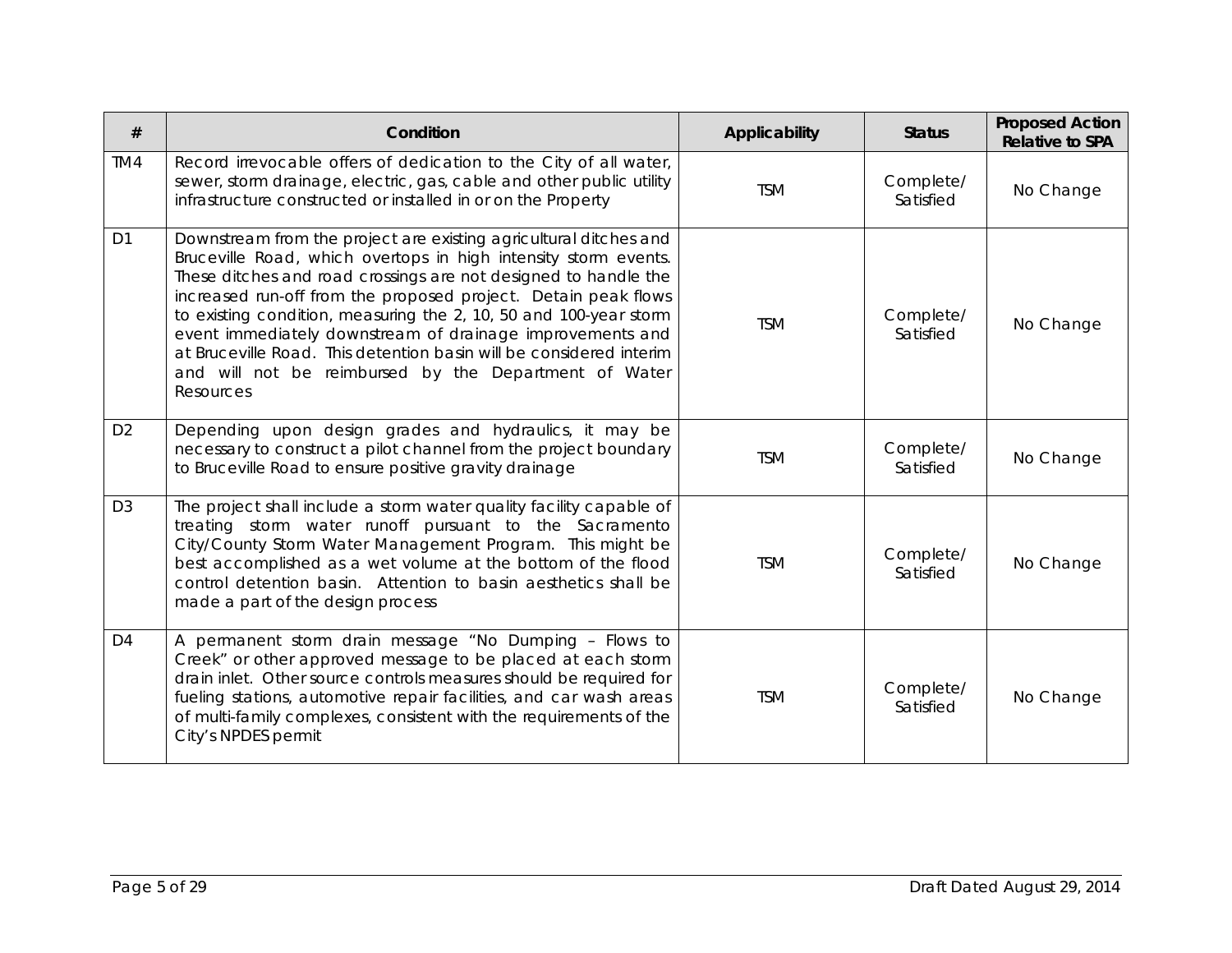| #               | Condition                                                                                                                                                                                                                                                                                                                                                                                                                                                                                                                                            | <b>Applicability</b> | <b>Status</b>          | <b>Proposed Action</b><br><b>Relative to SPA</b> |
|-----------------|------------------------------------------------------------------------------------------------------------------------------------------------------------------------------------------------------------------------------------------------------------------------------------------------------------------------------------------------------------------------------------------------------------------------------------------------------------------------------------------------------------------------------------------------------|----------------------|------------------------|--------------------------------------------------|
| D <sub>5</sub>  | Provide drainage easements, on and off-site, and install facilities<br>pursuant to the Sacramento County Floodplain Management<br>Ordinance, Sacramento County Water Agency Code, and<br>Sacramento County Improvement Standards, including any fee<br>required by the Sacramento County Water Agency Code                                                                                                                                                                                                                                           | <b>TSM</b>           | Complete/<br>Satisfied | No Change                                        |
| D <sub>6</sub>  | Annex to the County of Sacramento Stormwater Utility pursuant<br>to the Sacramento County Water Agency Code, and the<br>Sacramento County Improvement Standards                                                                                                                                                                                                                                                                                                                                                                                      | <b>TSM</b>           | Complete/<br>Satisfied | No Change                                        |
| D7              | The project engineer shall consult with the City when designing<br>the proposed detention basin, and the developer shall submit<br>detention basin designs and proposed plantings in and around<br>the detention basin to these agencies for review and approval<br>prior to approval of the improvement plans. This condition of<br>approval implements Mitigation Measure #MM4.7-2(a) from the<br>Lent Ranch Marketplace Final EIR                                                                                                                 | <b>TSM</b>           | Complete/<br>Satisfied | No Change                                        |
| TR <sub>1</sub> | On the Final Map, grant the City of Elk Grove sufficient right of<br>way that, when combined with existing right-of-way, will create<br>96 feet of right-of-way for Kammerer Road based on a modified<br>thoroughfare standard as shown on the Tentative Map. Install<br>public street improvements pursuant to City of Elk Grove<br>Improvement Standards and to the satisfaction of the<br>Department of Transportation of the Public Works Agency as<br>defined in the Infrastructure Financing and Implementation Plan<br>for the Lent Ranch SPA | <b>TSM</b>           | Complete/<br>Satisfied | No Change                                        |
| TR <sub>2</sub> | On the Final Map, grant the City of Elk Grove right-of-way for West<br>Stockton from the Kammerer Road intersection to the main<br>entrance of the Lent Ranch Marketplace mall based on a<br>modified thoroughfare standard as shown on the Tentative Map.<br>Install public street improvements pursuant to City of Elk Grove<br>Improvement Standards and to the satisfaction of the<br>Department of Transportation of the Public Works Agency as                                                                                                 | <b>TSM</b>           | Complete/<br>Satisfied | No Change                                        |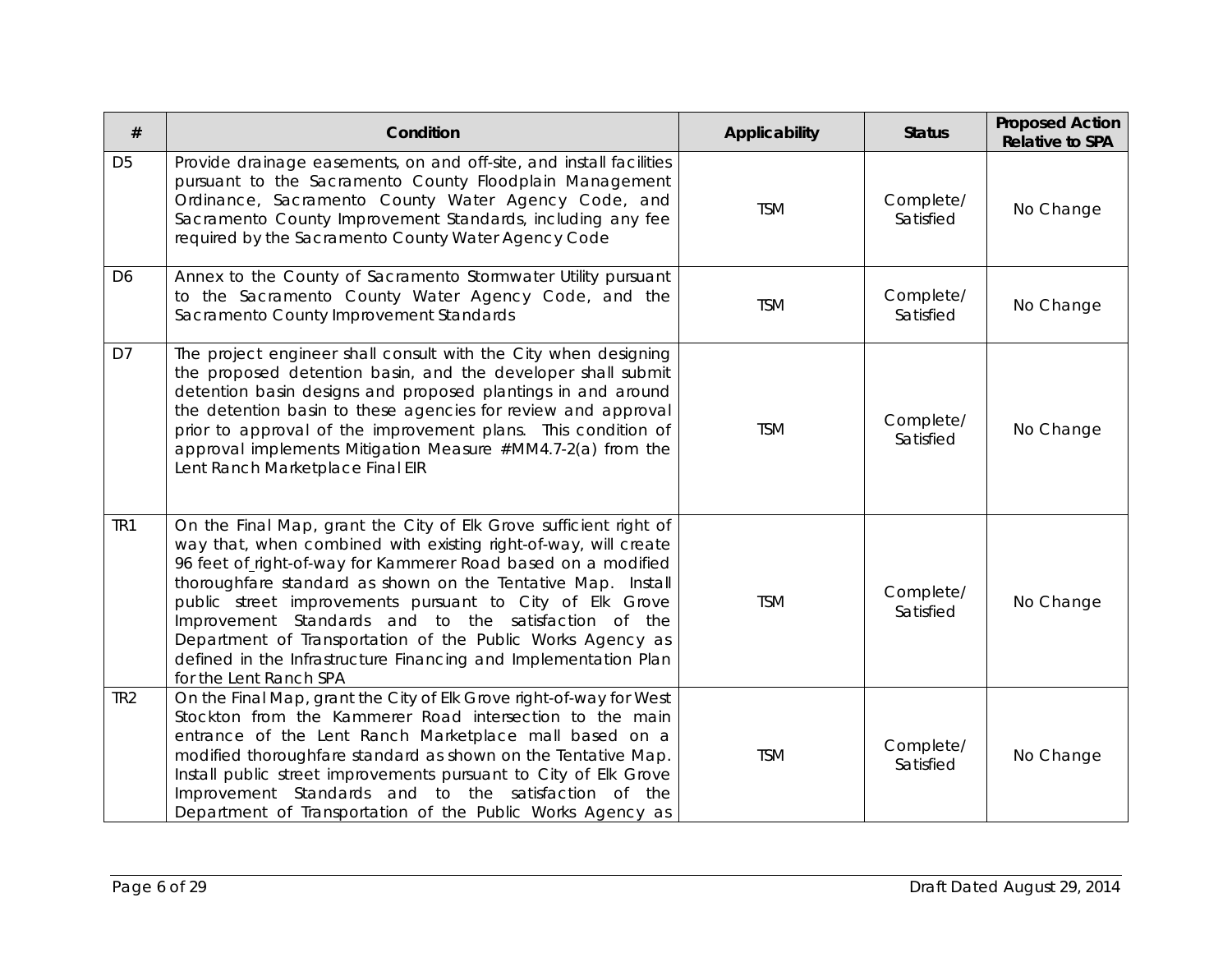| #               | Condition                                                                                                                                                                                                                                                                                                                                                                                                                                                                                                                                                                                                                                   | Applicability | <b>Status</b>          | <b>Proposed Action</b><br><b>Relative to SPA</b> |
|-----------------|---------------------------------------------------------------------------------------------------------------------------------------------------------------------------------------------------------------------------------------------------------------------------------------------------------------------------------------------------------------------------------------------------------------------------------------------------------------------------------------------------------------------------------------------------------------------------------------------------------------------------------------------|---------------|------------------------|--------------------------------------------------|
|                 | defined in the Infrastructure Financing and Implementation Plan<br>for the Lent Ranch SPA. This condition of approval implements<br>Mitigation Measure #MM4.2-2 from the Lent Ranch Marketplace<br><b>Final EIR</b>                                                                                                                                                                                                                                                                                                                                                                                                                         |               |                        |                                                  |
| TR <sub>3</sub> | On the Final Map, grant the City of Elk Grove right-of-way for West<br>Stockton from the main entrance of the mall to the northern<br>edge of the project based on a modified arterial standard, as<br>shown on the Tentative Map. Install public street improvements<br>pursuant to City of Elk Grove Improvement Standards and to the<br>satisfaction of the Department of Transportation of the Public<br>Works Agency as defined in the Infrastructure Financing and<br>Implementation Plan for the Lent Ranch SPA. . This condition of<br>approval implements Mitigation Measure #MM4.2-3 from the Lent<br>Ranch Marketplace Final EIR | <b>TSM</b>    | Complete/<br>Satisfied | No Change                                        |
| TR4             | On the Final Map, grant the City of Elk Grove right-of-way for the<br>public street between Lot F, H, and Lot E based on a modified<br>arterial standard as shown on the Tentative Map. Install public<br>street improvements pursuant to City of Elk Grove Improvement<br>Standards and to the satisfaction of the Department of<br>Transportation of the Public Works Agency as defined in the<br>Infrastructure Financing and Implementation Plan for the Lent<br>Ranch SPA                                                                                                                                                              | <b>TSM</b>    | Complete/<br>Satisfied | No Change                                        |
| TR <sub>5</sub> | On the Final Map, grant the City of Elk Grove right-of-way for the<br>public street between Lot E and Lot D based on a modified<br>arterial standard, as shown on the Tentative Map. Install public<br>street improvements pursuant to City of Elk Grove Improvement<br>Standards and to the satisfaction of the Department of<br>Transportation of the Public Works Agency as defined in the<br>Infrastructure Financing and Implementation Plan for the Lent<br>Ranch SPA                                                                                                                                                                 | <b>TSM</b>    | Complete/<br>Satisfied | No Change                                        |
| TR <sub>6</sub> | On the Final Map, grant the City of Elk Grove right-of-way for the<br>public street between Lot D and Lot C based on a modified<br>arterial standard, as shown on the Tentative Map. Install public<br>street improvements pursuant to City of Elk Grove Improvement<br>Standards and to the satisfaction of the Department of                                                                                                                                                                                                                                                                                                              | <b>TSM</b>    | Complete/<br>Satisfied | No Change                                        |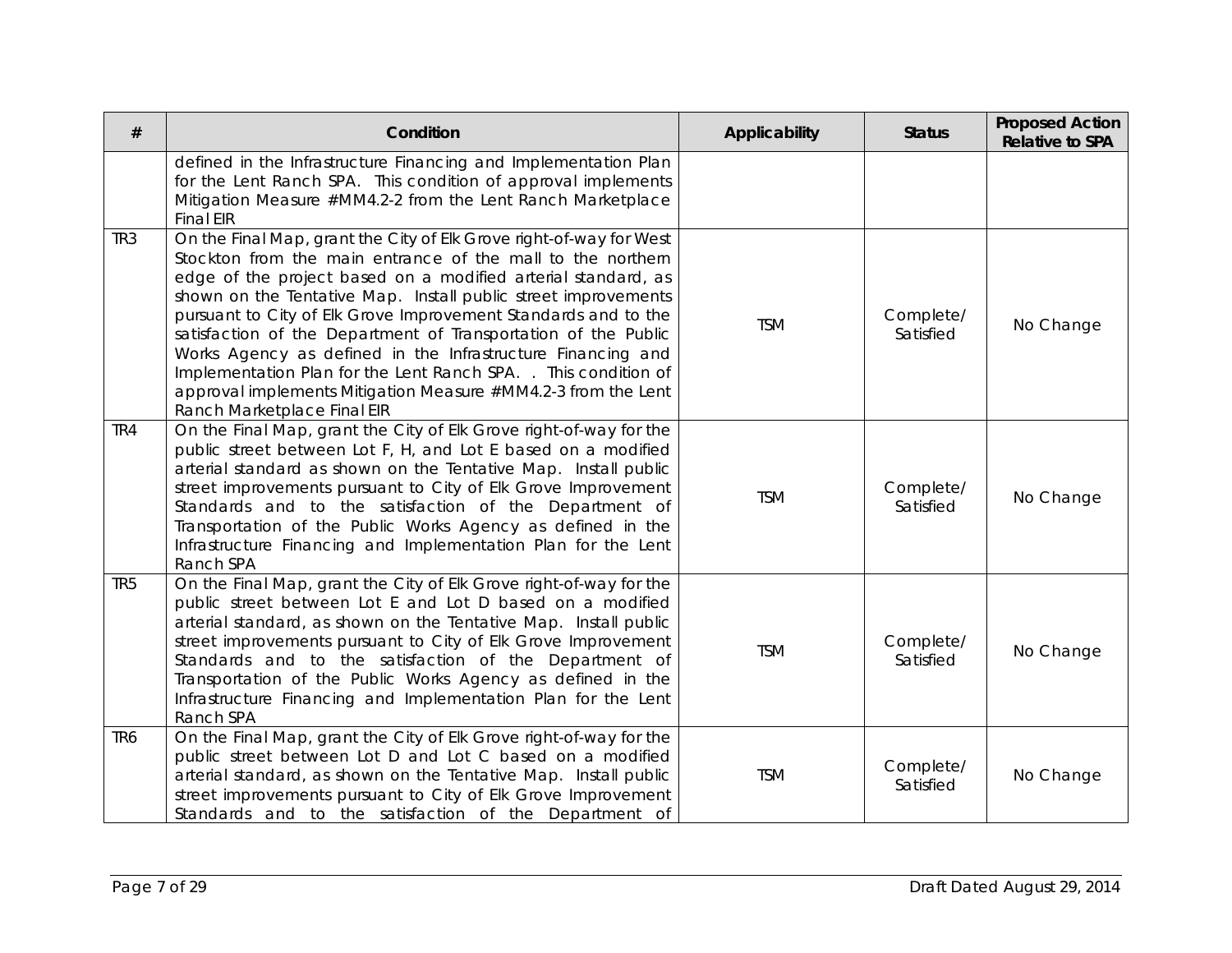| $^{\#}$         | Condition                                                                                                                                                                                                                                                                                                                                                                                                                                                                           | Applicability | <b>Status</b>          | <b>Proposed Action</b><br><b>Relative to SPA</b> |
|-----------------|-------------------------------------------------------------------------------------------------------------------------------------------------------------------------------------------------------------------------------------------------------------------------------------------------------------------------------------------------------------------------------------------------------------------------------------------------------------------------------------|---------------|------------------------|--------------------------------------------------|
|                 | Transportation of the Public Works Agency as defined in the<br>Infrastructure Financing and Implementation Plan for the Lent<br>Ranch SPA                                                                                                                                                                                                                                                                                                                                           |               |                        |                                                  |
| TR7             | On the Final Map, grant the City of Elk Grove right-of-way for the<br>public street between Lot I and Lot J based on a standard<br>collector street standard, as shown on the Tentative Map. Install<br>public street improvements pursuant to City of Elk Grove<br>Improvement Standards and to the satisfaction of the<br>Department of Transportation of the Public Works Agency as<br>defined in the Infrastructure Financing and Implementation Plan<br>for the Lent Ranch SPA | <b>TSM</b>    | Complete/<br>Satisfied | No Change                                        |
| TR <sub>8</sub> | On the Final Map, grant the City of Elk Grove right-of-way for the<br>public street south of Lot K based on a standard collector street,<br>as shown on the Tentative Map.<br>Install public street<br>improvements pursuant to City of Elk Grove Improvement<br>Standards and to the satisfaction of the Department of<br>Transportation of the Public Works Agency as defined in the<br>Infrastructure Financing and Implementation Plan for the Lent<br>Ranch SPA                | <b>TSM</b>    | Complete/<br>Satisfied | No Change                                        |
| TR <sub>9</sub> | On the Final Map, grant additional right-of-way on Kammerer<br>Road and West Stockton Boulevard for intersection widening<br>pursuant to the City of Elk Grove Improvement Standards and to<br>the satisfaction of the Department of Transportation of the Public<br>Works Agency as defined in the Infrastructure Financing and<br>Implementation Plan for the Lent Ranch SPA                                                                                                      | <b>TSM</b>    | Complete/<br>Satisfied | No Change                                        |
| <b>TR10</b>     | On the Final Map, grant additional right-of-way on West Stockton<br>Boulevard and the public street between sLots E and H for<br>intersection widening pursuant to the City of Elk Grove<br>Improvement Standards and to the satisfaction of the<br>Department of Transportation of the Public Works Agency as<br>defined in the Infrastructure Financing and Implementation Plan<br>for the Lent Ranch SPA                                                                         | <b>TSM</b>    | Complete/<br>Satisfied | No Change                                        |
| <b>TR11</b>     | On the Final Map, grant additional right-of-way on West Stockton<br>Boulevard and the public street between Lot E and Lot D for<br>intersection widening pursuant to the City of Elk Grove                                                                                                                                                                                                                                                                                          | <b>TSM</b>    | Complete/<br>Satisfied | No Change                                        |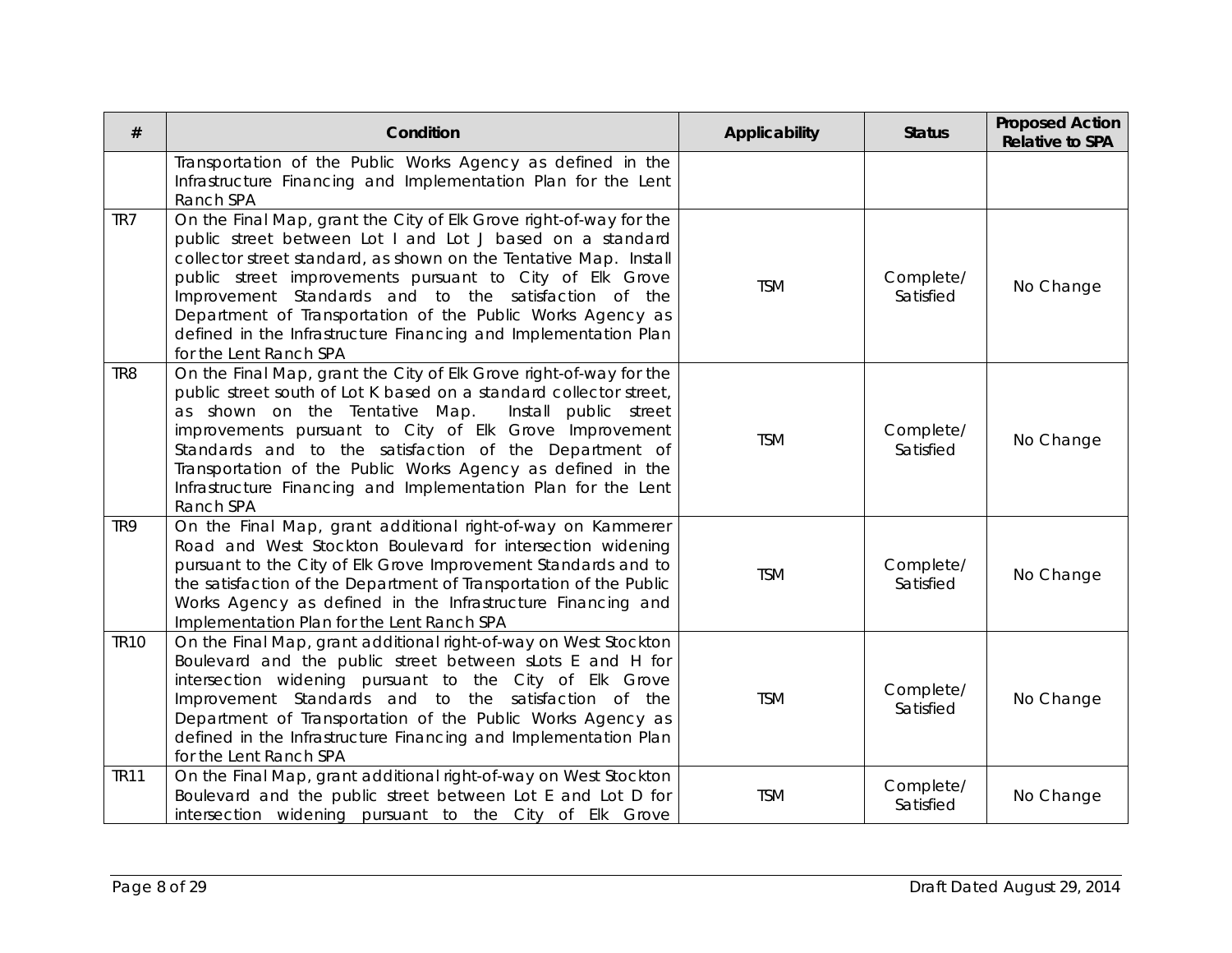| Condition                                                                                                                                                                                                                                                                                                                                                                                                           | Applicability                                            | <b>Status</b>          | <b>Proposed Action</b><br><b>Relative to SPA</b> |
|---------------------------------------------------------------------------------------------------------------------------------------------------------------------------------------------------------------------------------------------------------------------------------------------------------------------------------------------------------------------------------------------------------------------|----------------------------------------------------------|------------------------|--------------------------------------------------|
| Improvement Standards and to the satisfaction of the<br>Department of Transportation of the Public Works Agency as<br>defined in the Infrastructure Financing and Implementation Plan<br>for the Lent Ranch SPA                                                                                                                                                                                                     |                                                          |                        |                                                  |
| On the Final Map, grant additional right-of-way on West Stockton<br>Boulevard and the public street between Lot D and Lot C for<br>intersection widening pursuant to the City of Elk Grove<br>Improvement Standards and to the satisfaction of the<br>Department of Transportation of the Public Works Agency as<br>defined in the Infrastructure Financing and Implementation Plan<br>for the Lent Ranch SPA       | <b>TSM</b>                                               | Complete/<br>Satisfied | No Change                                        |
| On the Final Map, grant additional right-of-way on Kammerer<br>Road and the public street between Lot D and Lot C for<br>intersection widening pursuant to the City of Elk Grove<br>Improvement Standards and to the satisfaction of the<br>Department of Transportation of the Public Works Agency as<br>defined in the Infrastructure Financing and Implementation Plan<br>for the Lent Ranch SPA                 | <b>TSM</b>                                               | Complete/<br>Satisfied | No Change                                        |
| With the approval of District Development Plans for each<br>individual district, grant the City of Elk Grove the right of direct<br>vehicular access along Kammerer Road except at approved<br>roadway and driveway locations                                                                                                                                                                                       | <b>TSM</b>                                               | Complete/<br>Satisfied | No Change                                        |
| Reconstruct the SR 99 Northbound Ramps/E. Stockton Boulevard<br>intersection to intersect with Grant Line Road to form the<br>northbound off-ramp. Signalize and provide the following lane<br>configuration at the intersection:<br>Two left- and right-turn lanes on the northbound<br>off-ramp;<br>Two through lanes on the eastbound approach;<br>and<br>Three through lanes lane on the westbound<br>approach. | <b>TSM</b>                                               | Complete/<br>Satisfied | No Change                                        |
|                                                                                                                                                                                                                                                                                                                                                                                                                     | This condition of approval implements Mitigation Measure |                        |                                                  |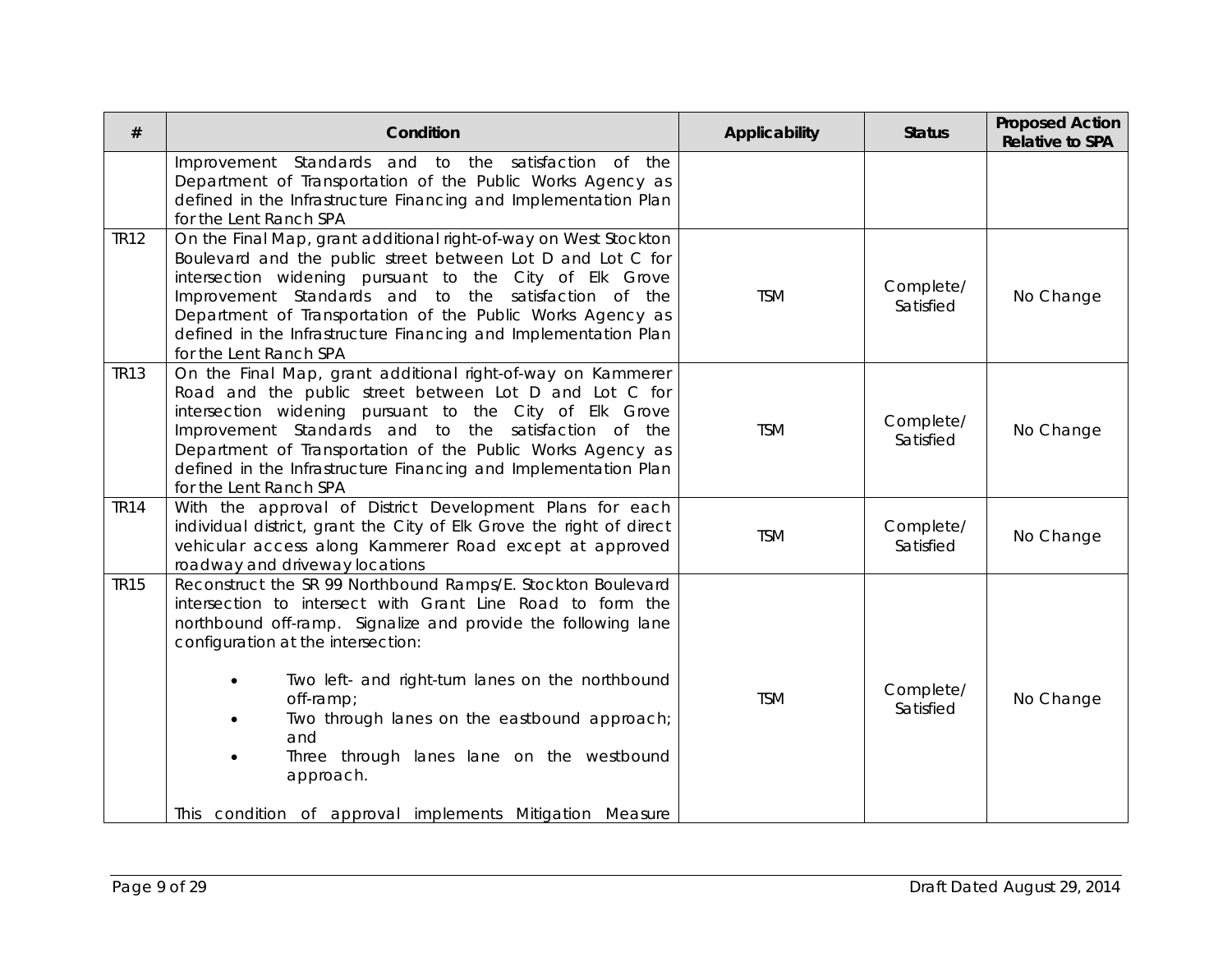| $\#$        | Condition                                                                                                                                                                                                                                                                                                                                                                                                                                                                                                                                                                     | Applicability | <b>Status</b>          | <b>Proposed Action</b><br><b>Relative to SPA</b> |
|-------------|-------------------------------------------------------------------------------------------------------------------------------------------------------------------------------------------------------------------------------------------------------------------------------------------------------------------------------------------------------------------------------------------------------------------------------------------------------------------------------------------------------------------------------------------------------------------------------|---------------|------------------------|--------------------------------------------------|
|             | #MM4.2-5 from the Lent Ranch Marketplace Final EIR                                                                                                                                                                                                                                                                                                                                                                                                                                                                                                                            |               |                        |                                                  |
| <b>TR16</b> | The Grant Line Road/E. Stockton Boulevard intersection shall be<br>relocated 900 feet to the east to coincide with the existing Grant<br>Line Road/Survey Road intersection. Signalize and provide the<br>following lane configuration at the intersection:                                                                                                                                                                                                                                                                                                                   |               |                        |                                                  |
|             | One left turn lane, three through lanes and a<br>$\bullet$<br>separate right turn lane on the eastbound<br>approach;<br>One left turn lane, two through lanes and a shared<br>lane on the westbound<br>through/right-turn<br>approach; and<br>One left turn, one through and one right turn lane<br>on the northbound and southbound approaches.                                                                                                                                                                                                                              | <b>TSM</b>    | Complete/<br>Satisfied | No Change                                        |
|             | This condition of approval implements Mitigation Measure<br>#MM4.2-6 from the Lent Ranch Marketplace Final EIR                                                                                                                                                                                                                                                                                                                                                                                                                                                                |               |                        |                                                  |
| <b>TR17</b> | Reconstruct the SR 99 Southbound Ramps/W. Stockton Boulevard<br>intersection to intersect with Grant Line Road. Signalize and<br>provide the following lane configuration at the intersection:<br>One left-turn lane, one shared left/right-turn lane<br>$\bullet$<br>and one separate right turn lane on the<br>southbound off-ramp;<br>Three through lanes on the eastbound approach;<br>and<br>Two through lanes on the westbound approach.<br>$\bullet$<br>This condition of approval implements Mitigation Measure<br>#MM4.2-7 from the Lent Ranch Marketplace Final EIR | <b>TSM</b>    | Complete/<br>Satisfied | No Change                                        |
| <b>TR18</b> | The Grant Line Road/W. Stockton Boulevard intersection is the<br>main access to and from the proposed project site.<br>This<br>intersection would be relocated approximately 850 feet west of<br>its current location to provide better spacing between the new<br>SR 99 Southbound off-ramp intersection. Signalize and provide                                                                                                                                                                                                                                              | <b>TSM</b>    | Complete/<br>Satisfied | No Change                                        |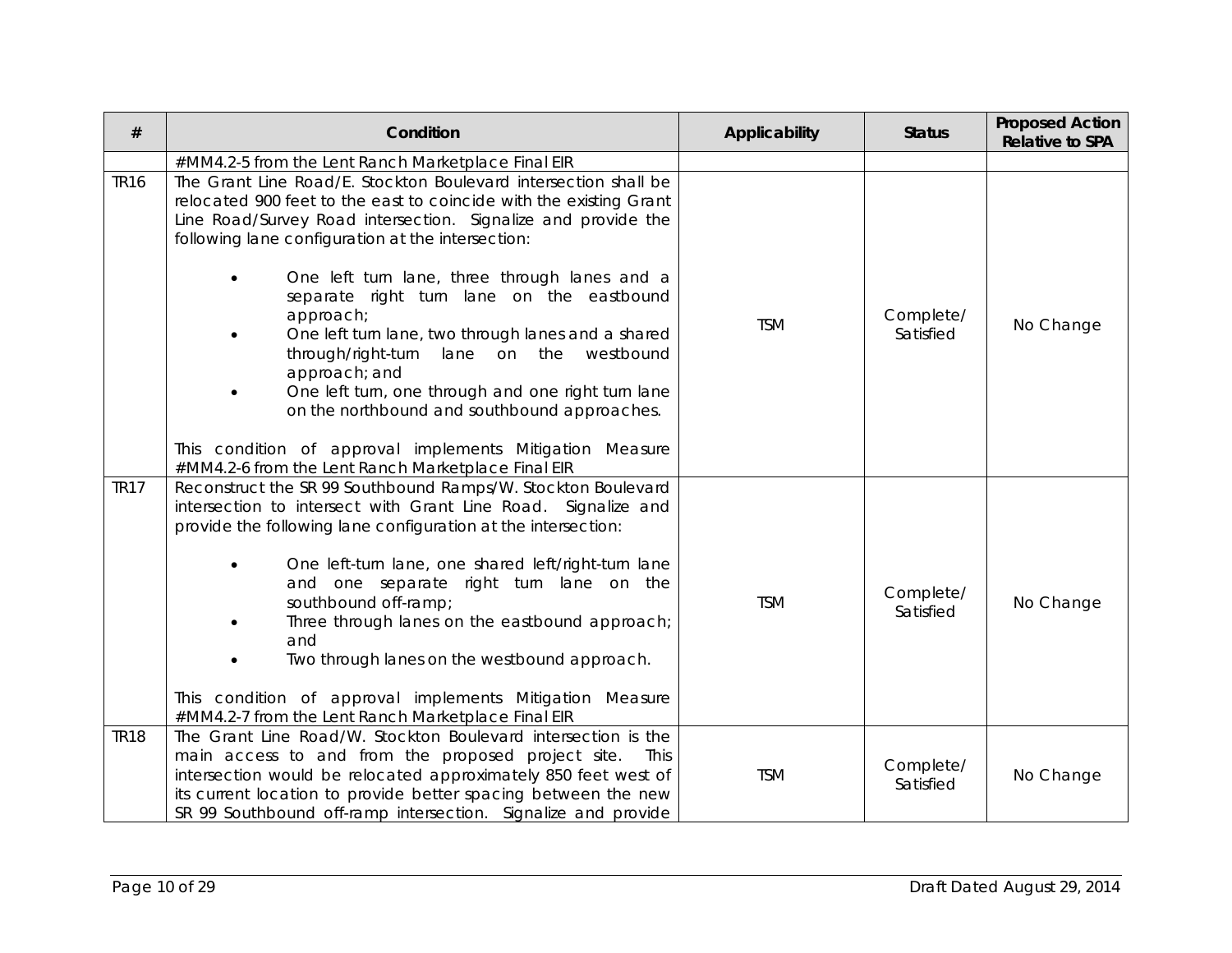| #           | Condition                                                                                                                                                                                                                                                                                                                                                                                                                                                                                                                                                                                                                                                                     | Applicability | <b>Status</b>          | <b>Proposed Action</b><br><b>Relative to SPA</b> |
|-------------|-------------------------------------------------------------------------------------------------------------------------------------------------------------------------------------------------------------------------------------------------------------------------------------------------------------------------------------------------------------------------------------------------------------------------------------------------------------------------------------------------------------------------------------------------------------------------------------------------------------------------------------------------------------------------------|---------------|------------------------|--------------------------------------------------|
|             | the following lane configurations at the intersection:<br>Three left-turn lanes, one through lane and one<br>$\bullet$<br>shared through/right-turn lane on the southbound<br>approach;<br>One left turn lane, two through lanes and one<br>shared through/right-turn lane on the eastbound<br>approach;<br>One left turn lane, two through lanes one shared<br>$\bullet$<br>through/right-turn lane and a free right-turn lane<br>on the westbound approach; and<br>One left turn, one through lane and one right-turn<br>lane on the northbound approach.<br>This condition of approval implements Mitigation Measure<br>#MM4.2-8 from the Lent Ranch Marketplace Final EIR |               |                        |                                                  |
| <b>TR19</b> | Construct two lanes on the SR 99 southbound off-ramp to Grant<br>This condition of approval implements Mitigation<br>Line Road.<br>Measure #MM4.2-11 from the Lent Ranch Marketplace Final EIR                                                                                                                                                                                                                                                                                                                                                                                                                                                                                | <b>TSM</b>    | Complete/<br>Satisfied | No Change                                        |
| <b>TR20</b> | Signalize the intersection of Poppy Ridge Road and<br>West<br>Stockton Boulevard<br>provide<br>following<br>and<br>the<br>lane<br>configurations:<br>Two left-turn lanes and two through lanes on the<br>$\bullet$<br>northbound approach;<br>One right-turn lane and two through lanes on the<br>southbound approach; and<br>One left-turn and one right-turn lane on the<br>$\bullet$<br>eastbound approach.<br>This condition of approval implements Mitigation Measure<br>#MM4.2-23 from the Lent Ranch Marketplace Final EIR                                                                                                                                             | <b>TSM</b>    | Complete/<br>Satisfied | No Change                                        |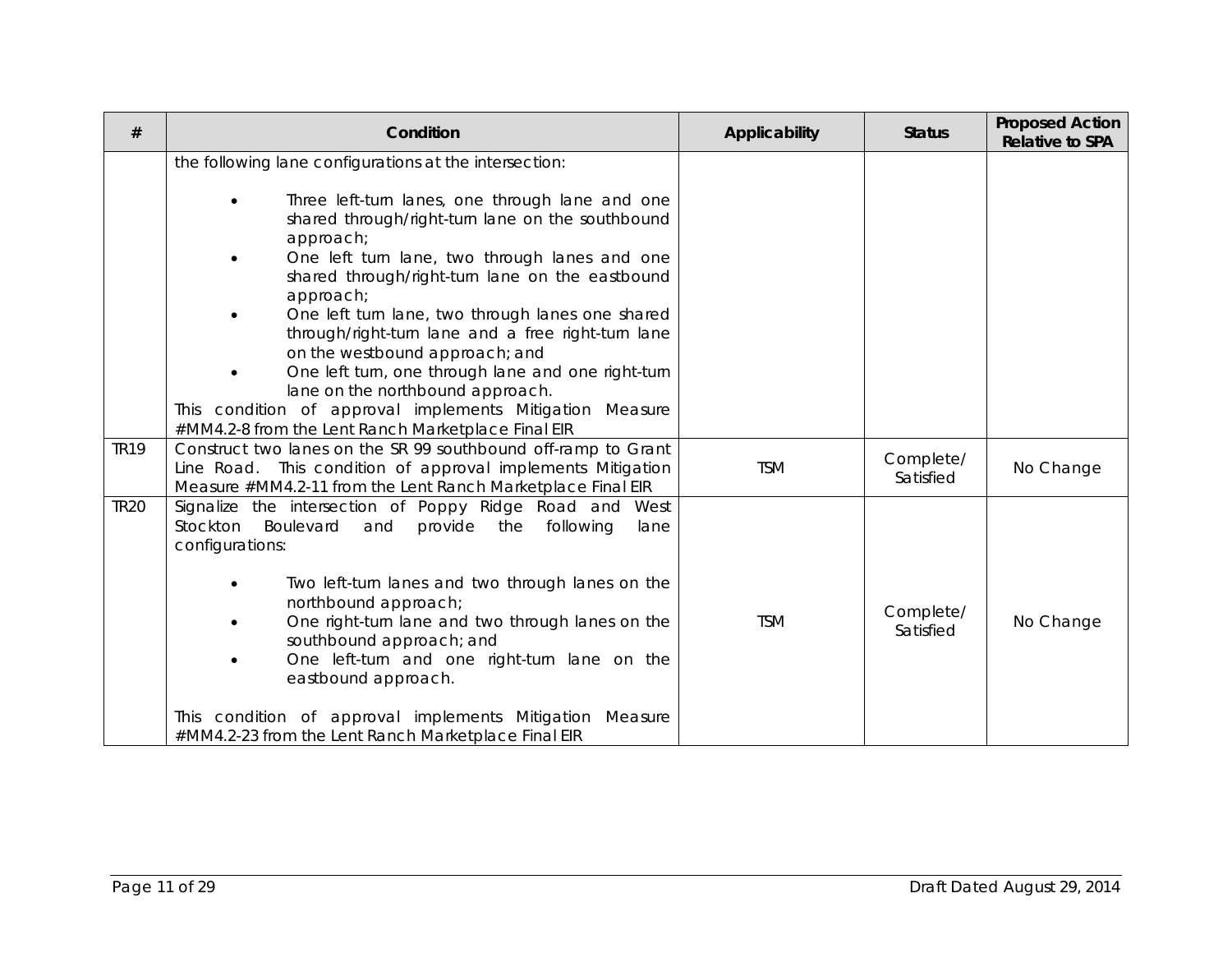| #              | Condition                                                                                                                                                                                                                                                                                                                                                                                                                                                                                                                                                       | Applicability | <b>Status</b>                                               | <b>Proposed Action</b><br><b>Relative to SPA</b> |
|----------------|-----------------------------------------------------------------------------------------------------------------------------------------------------------------------------------------------------------------------------------------------------------------------------------------------------------------------------------------------------------------------------------------------------------------------------------------------------------------------------------------------------------------------------------------------------------------|---------------|-------------------------------------------------------------|--------------------------------------------------|
| <b>TR21</b>    | The size, number, and location of driveways shall be designed to<br>the satisfaction of the Department of Transportation of the Public<br>Works Agency. Note: Driveway pavement widths of 45 feet shall<br>be provided on all public streets. A minimum of four (4) driveway<br>entrances from West Stockton Road to the regional mall (District<br>A) shall be allowed                                                                                                                                                                                         | <b>TSM</b>    | Completed<br>through<br>subsequent<br><b>District Plans</b> | No Change                                        |
| <b>TR22</b>    | All signalized intersections installed by the project developer shall<br>be equipped with traffic pre-emption devices at the time of<br>installation. This condition of approval implements Mitigation<br>Measure #MM4.6.4-3(b) from the Lent Ranch Marketplace Final<br>EIR                                                                                                                                                                                                                                                                                    | <b>TSM</b>    | Complete/<br>Satisfied                                      | No Change                                        |
| W1             | Public water service shall be provided to each building                                                                                                                                                                                                                                                                                                                                                                                                                                                                                                         | <b>TSM</b>    | Completed<br>through<br>subsequent<br><b>District Plans</b> | No Change                                        |
| W <sub>2</sub> | The applicant and any successor or developer shall provide non-<br>potable water for use during grading and construction. Existing<br>agricultural wells shall be used during grading of the site. Existing<br>agricultural wells may be rehabilitated to provide non-potable<br>water to the satisfaction of Sacramento County Water Agency.<br>Costs associated with well rehabilitation shall be non-<br>reimbursable developer costs. Agricultural wells not subject to<br>rehabilitation shall be abandoned after substantial completion of<br>the project | <b>TSM</b>    | Complete/<br>Satisfied                                      | No Change                                        |
| W <sub>3</sub> | Abandonment of agricultural wells shall be accomplished in<br>accordance with the requirements of the Sacramento County<br>Environmental Health Division. All abandoned/destroyed wells<br>shall be clearly shown on any improvement plans submitted<br>within the SPA area                                                                                                                                                                                                                                                                                     | <b>TSM</b>    | Complete/<br>Satisfied                                      | No Change                                        |
| W <sub>4</sub> | Easements shall be provided for the ultimate placement of<br>reclaimed water mains within the public right-of-way prior to the<br>approval of improvement plans for the construction of public<br>streets                                                                                                                                                                                                                                                                                                                                                       | <b>TSM</b>    | Complete/<br>Satisfied                                      | No Change                                        |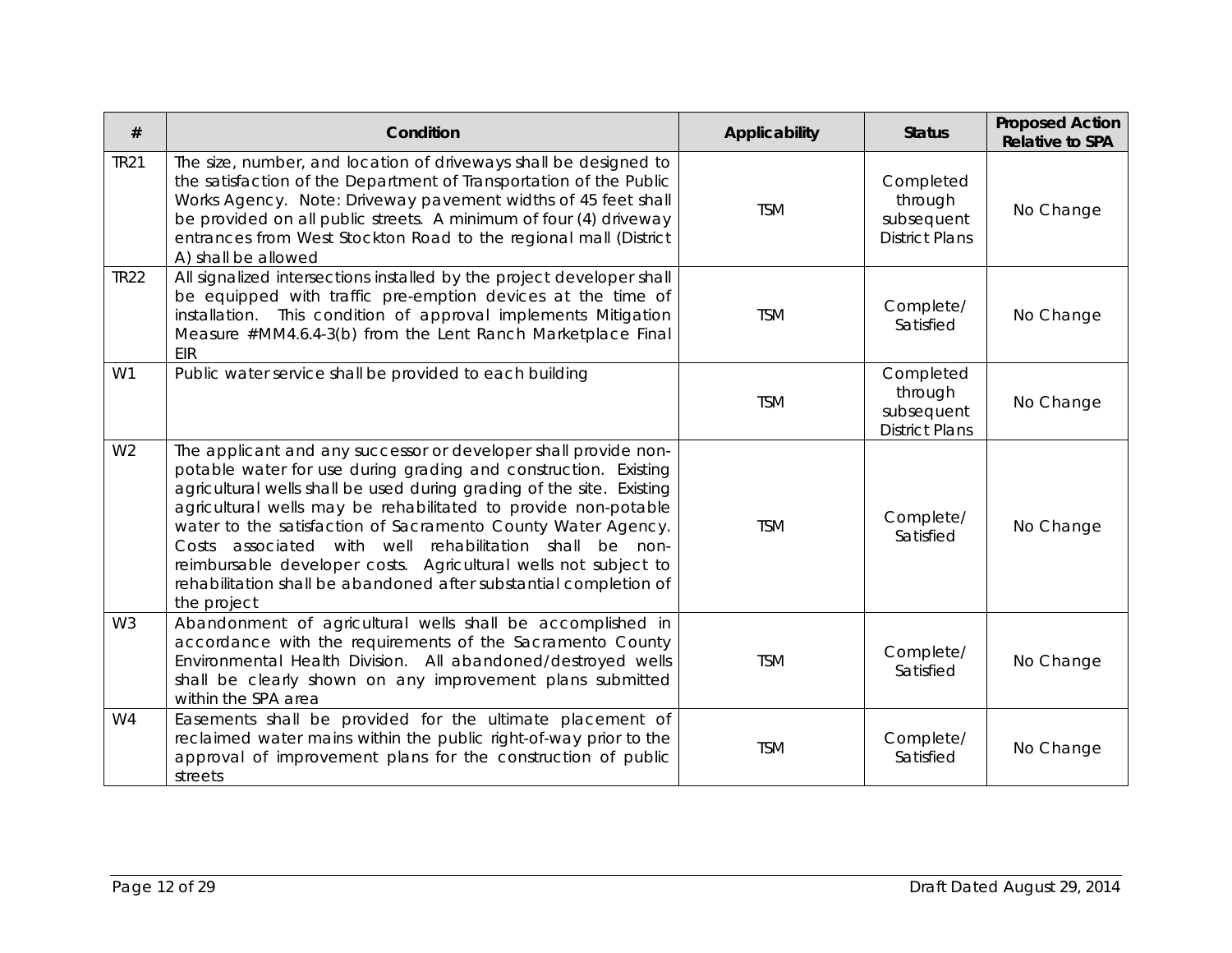| #              | Condition                                                                                                                                                                                                                                                                                                                                                                                                                                                                    | Applicability | <b>Status</b>                                               | <b>Proposed Action</b><br><b>Relative to SPA</b> |
|----------------|------------------------------------------------------------------------------------------------------------------------------------------------------------------------------------------------------------------------------------------------------------------------------------------------------------------------------------------------------------------------------------------------------------------------------------------------------------------------------|---------------|-------------------------------------------------------------|--------------------------------------------------|
| W <sub>5</sub> | The proposed project shall connect to the existing Sacramento<br>County Water Agency system via a 24-inch transmission main<br>extending from the southern portion of the project to the<br>intersection of Grant Line Road and Waterman Road, then<br>proceeding north along Waterman Road to the existing<br>transmission main stub. Installation of the 24-inch transmission<br>main shall be included in the construction of the Grant Line/SR99<br>interchange project. | <b>TSM</b>    | Complete/<br>Satisfied                                      | No Change                                        |
| W <sub>6</sub> | Prior<br>building<br>permits,<br>to<br>issuance<br>Οf<br>the<br>project<br>applicant/developers shall pay Zone 40 development fees<br>applicable at the time of building permit issuance in accordance<br>with Sacramento County Water Agency Ordinance No. 18                                                                                                                                                                                                               | <b>TSM</b>    | Completed<br>through<br>subsequent<br><b>District Plans</b> | No Change                                        |
| W7             | All landscaping plans shall conform to the specific provisions of<br>the City of Elk Grove Water Conservation Ordinance (Chapter<br>14.10 of the Elk Grove Municipal Code) to the satisfaction of the<br>City of Elk Grove                                                                                                                                                                                                                                                   | <b>TSM</b>    | Completed<br>through<br>subsequent<br><b>District Plans</b> | No Change                                        |
| S <sub>1</sub> | The project applicant shall design and construct all sewer lines<br>consistent with the Sewer Master Plan. The project applicant shall<br>also pay the required sewer facilities impact fees. This condition<br>of approval implements Mitigation Measure #MM4.6.2-1 from the<br>Lent Ranch Marketplace Final EIR                                                                                                                                                            | <b>TSM</b>    | Complete/<br>Satisfied                                      | No Change                                        |
| S <sub>2</sub> | Connection to public sewer shall be required for all development.<br>County Sanitation District 1 (CSD-1) Improvement Standards shall<br>apply to all on-site sewer construction                                                                                                                                                                                                                                                                                             | <b>TSM</b>    | Completed<br>through<br>subsequent<br><b>District Plans</b> | No Change                                        |
| S <sub>3</sub> | A revised detailed sewer study that reflects neighboring sewer<br>study revisions shall be prepared to the satisfaction of CSD-1 prior<br>to submittal of improvement plans                                                                                                                                                                                                                                                                                                  | <b>TSM</b>    | Complete/<br>Satisfied                                      | No Change                                        |
| PS1            | The following conditions shall be satisfied prior to the issuance of<br>any certificate of occupancy for the regional mall:<br>Mall management shall contract with a private<br>(a)<br>security firm to provide uniformed patrols both<br>inside and outside the mall.                                                                                                                                                                                                       | <b>TSM</b>    | Completed<br>through<br>subsequent<br><b>District Plans</b> | No Change                                        |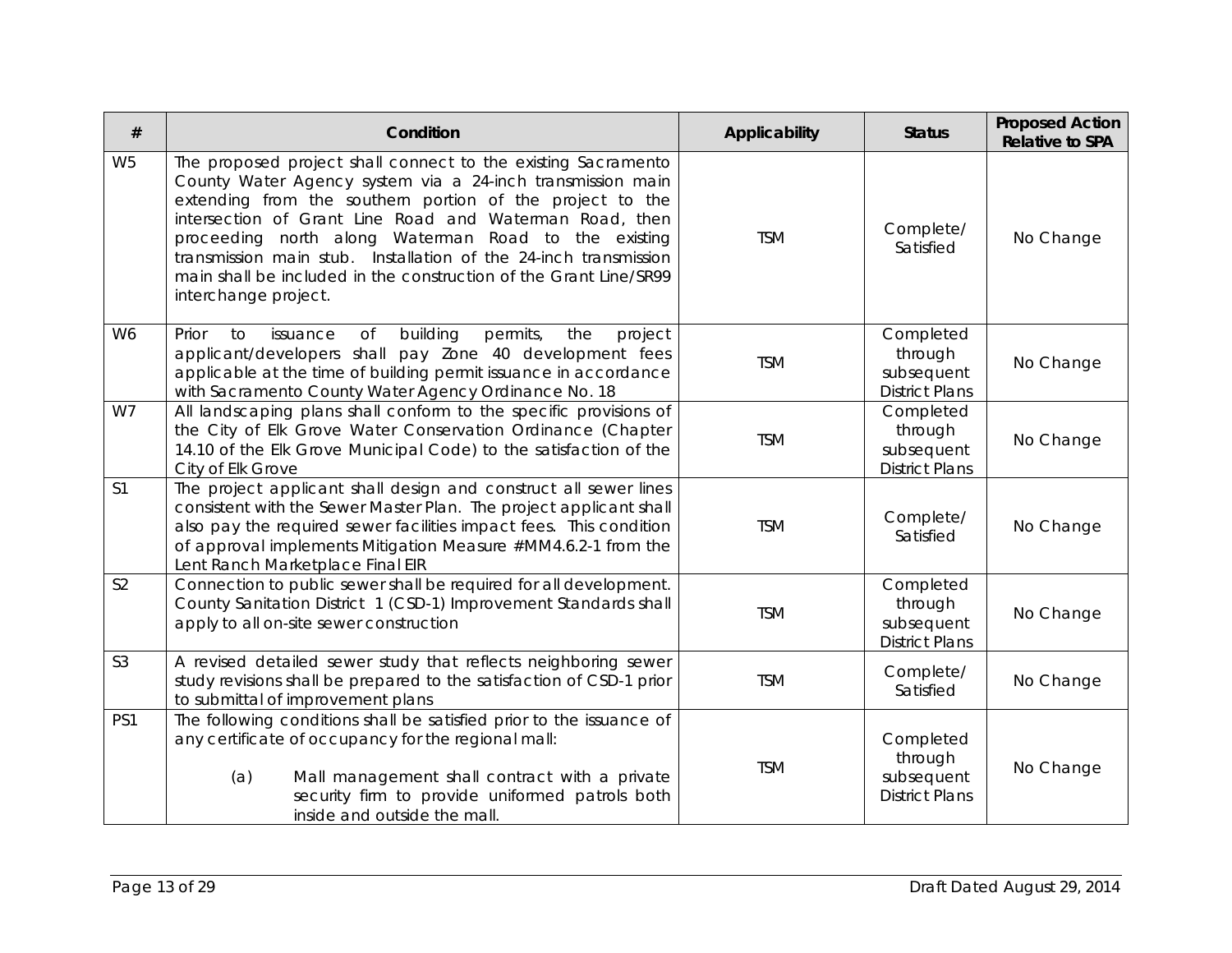| # |      | Condition                                                                                                                                                                                                                                                                                                                                                                              | Applicability | <b>Status</b> | <b>Proposed Action</b><br><b>Relative to SPA</b> |
|---|------|----------------------------------------------------------------------------------------------------------------------------------------------------------------------------------------------------------------------------------------------------------------------------------------------------------------------------------------------------------------------------------------|---------------|---------------|--------------------------------------------------|
|   | (b)  | Mall management and security shall meet with<br>the Sheriff's Department or Elk Grove Police<br>Department prior to opening to coordinate efforts<br>in addressing anticipated law enforcement<br>problems. Meeting minutes that identify action<br>items are to be taken and signed by all<br>participating parties.                                                                  |               |               |                                                  |
|   | (C)  | Mall management shall provide to the Elk Grove<br>Police Department free of charge an appropriate<br>amount of space within the Mall for a storefront<br>station. The amount of space shall be mutually<br>determined by the City of Elk Grove in<br>coordination with the Mall's security service<br>preparation of the<br>during the<br><b>District</b><br>Development Plan.         |               |               |                                                  |
|   | (d)  | Signs shall be posted<br>banning<br>loitering,<br>skateboarding, rollerblading, and public drinking.<br>Signs shall be posted in all parking lots (except in<br>multi-family) indicating parking is for customers<br>only.                                                                                                                                                             |               |               |                                                  |
|   | (e)  | Outdoor parking lot lighting shall be a minimum of<br>one (1) foot-candle minimum maintained<br>illumination in all parking areas during business<br>hours and 0.25 foot candles of minimum<br>maintained illumination on any walkway, alcove,<br>Entranceways shall have a<br>or passageway.<br>minimum of one-foot candle lighting. All light<br>fixtures shall be vandal resistant. |               |               |                                                  |
|   | EIR. | This condition of approval implements Mitigation Measure<br>#MM4.6.5-1 (a - e) from the Lent Ranch Marketplace Final                                                                                                                                                                                                                                                                   |               |               |                                                  |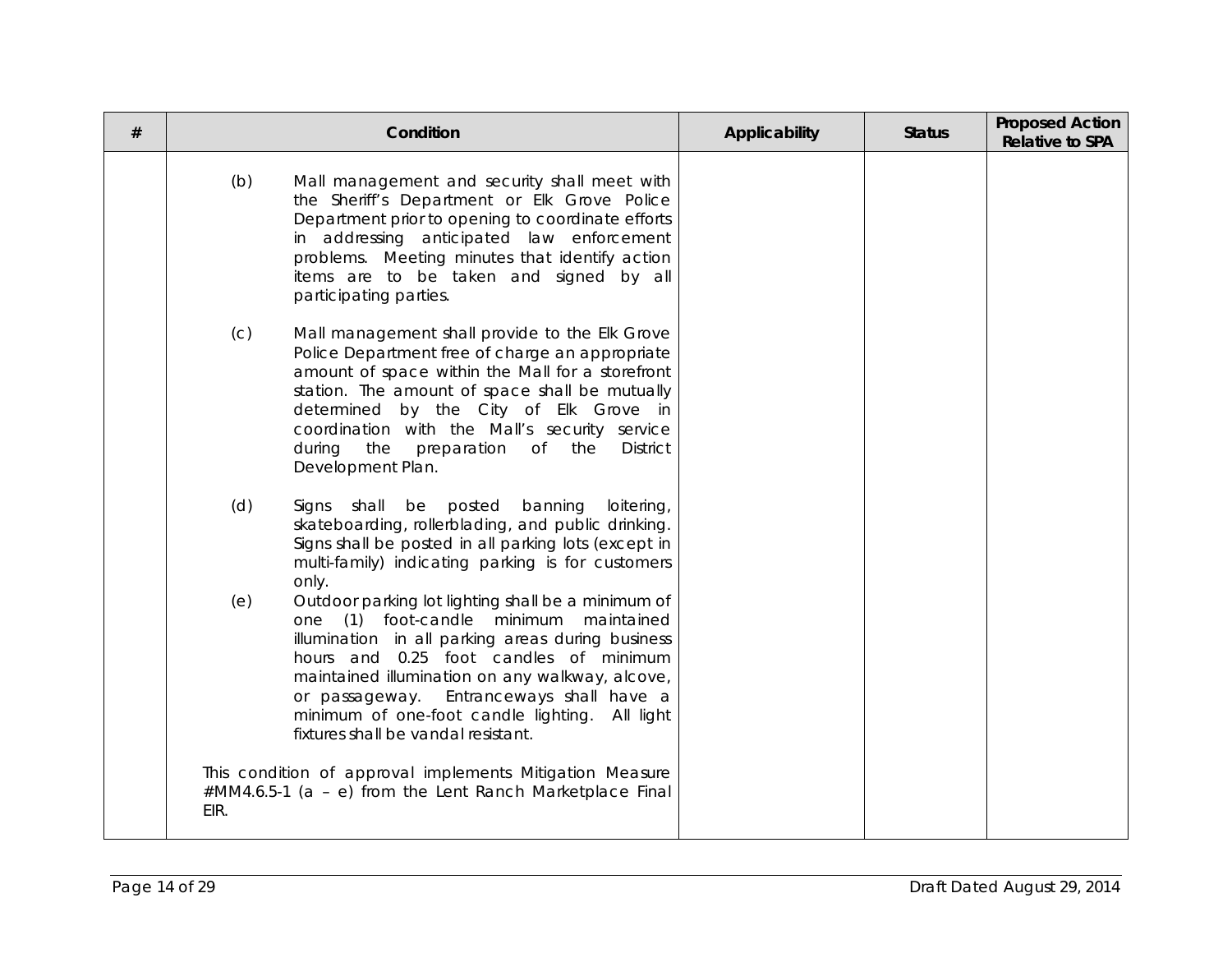| #               | Condition                                                                                                                                                                                                                                                                                                                                                                                                                                  | Applicability | <b>Status</b>          | <b>Proposed Action</b><br><b>Relative to SPA</b> |
|-----------------|--------------------------------------------------------------------------------------------------------------------------------------------------------------------------------------------------------------------------------------------------------------------------------------------------------------------------------------------------------------------------------------------------------------------------------------------|---------------|------------------------|--------------------------------------------------|
| MM1             | Disclose to all prospective buyers of property within 500 feet of<br>any active farming operations through notification in the title<br>report, that they could experience inconvenience or discomfort<br>resulting from accepted farming activities pursuant to the<br>provisions of the City Right-to-Farm Ordinance. This condition of<br>approval implements Mitigation Measure #MM4.1-2 from the Lent<br>Ranch Marketplace Final EIR. | <b>MMRP</b>   | Complete/<br>Satisfied | No Change                                        |
| MM <sub>2</sub> | The construction contract shall require that the contractor water<br>all exposed soil surfaces as required by the requirements of the<br>grading permit. Areas being actively graded shall be kept<br>sufficiently moist to prevent the generation of windborne dust.<br>This condition of approval implements Mitigation Measure<br>#MM4.3-1(a) from the Lent Ranch Marketplace Final EIR                                                 | <b>MMRP</b>   | Continuous             | No Change                                        |
| MM3             | The construction contract shall require that the contractor water<br>all dirt roads three times per day to prevent dust generation and<br>that the contractor will limit travel speeds on any unpaved roads<br>This condition of approval implements<br>to 15 mph or less.<br>Mitigation Measure<br>#MM4.3-1(b) from the Lent Ranch<br>Marketplace Final EIR                                                                               | <b>MMRP</b>   | Continuous             | No Change                                        |
| MM4             | The construction contract shall require that all trucks hauling soil,<br>sand, or other loose material are covered and at least two feet of<br>freeboard (i.e., minimum vertical distance between top of load<br>and top of trailer) is maintained. This condition of approval<br>implements Mitigation Measure #MM4.3-1(c) from the Lent Ranch<br>Marketplace Final EIR                                                                   | <b>MMRP</b>   | Continuous             | No Change                                        |
| MM <sub>5</sub> | The construction contract shall require contractors to implement<br>ridesharing programs for construction employees traveling to and<br>from the site. This condition of approval implements Mitigation<br>Measure #MM4.3-1(d) from the Lent Ranch Marketplace Final EIR                                                                                                                                                                   | <b>MMRP</b>   | Continuous             | No Change                                        |
| MM6             | project developer shall submit with each<br>The<br><b>District</b><br>Development Plan a plan to ensure that all applicable measures<br>proposed by the applicant's Draft AQ-15 and TSM Plan for the<br>project to reduce peak hour vehicle trips by project employees<br>and reduce the emissions from both mobile and stationary                                                                                                         | <b>MMRP</b>   | Continuous             | No Change                                        |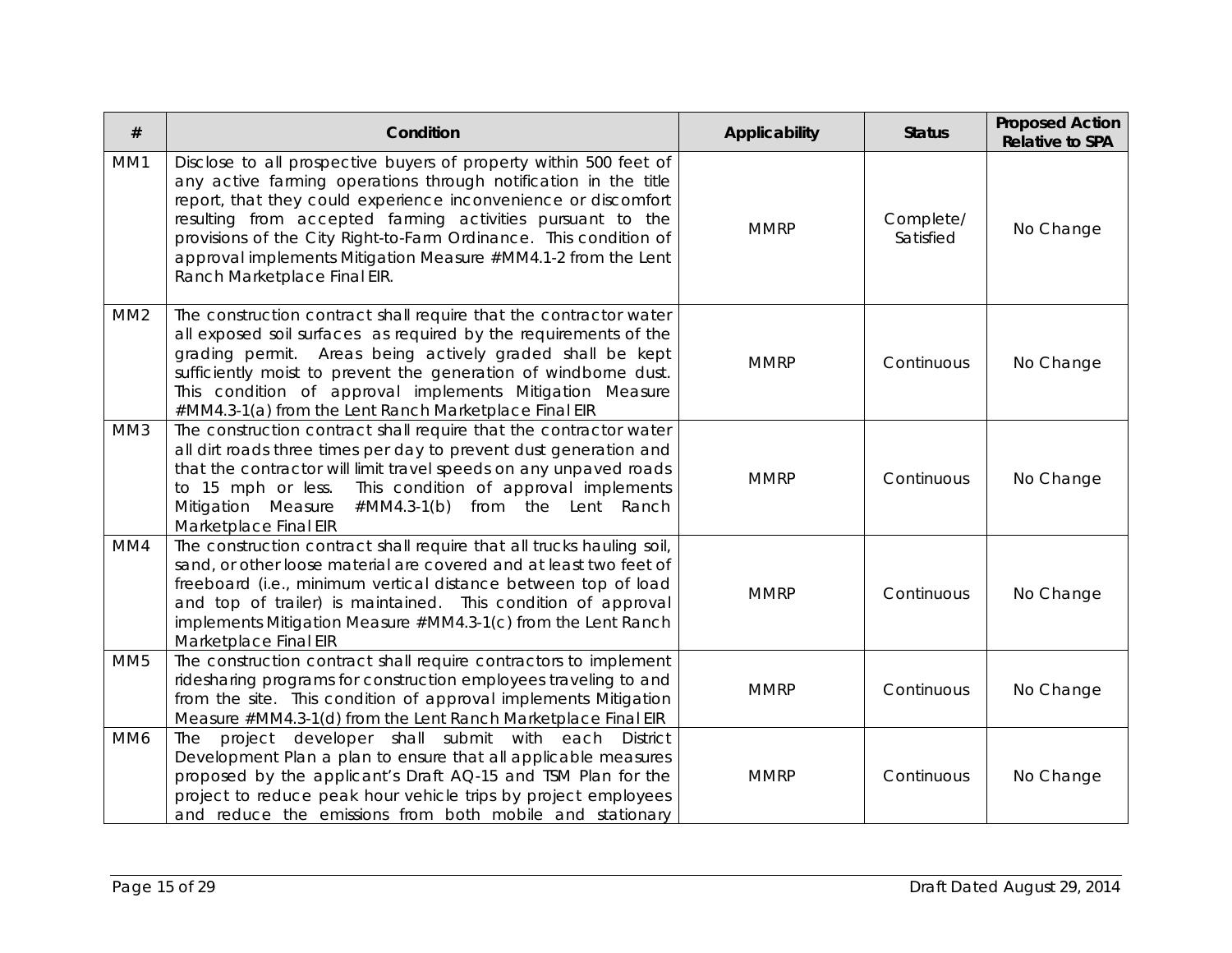| #   | Condition                                                                                                                                                                                                                                                                                                                                                               | Applicability                       | <b>Status</b> | <b>Proposed Action</b><br><b>Relative to SPA</b> |
|-----|-------------------------------------------------------------------------------------------------------------------------------------------------------------------------------------------------------------------------------------------------------------------------------------------------------------------------------------------------------------------------|-------------------------------------|---------------|--------------------------------------------------|
|     | sources are implemented. Measures in the AQ-15 Plan and TSM<br>Plan may be implemented by persons or entities other than the<br>project developer. This condition of approval implements<br>Mitigation Measure #MM4.3-2 from the Lent Ranch Marketplace<br><b>Final EIR</b>                                                                                             |                                     |               |                                                  |
| MM7 | All construction activity within the Lent Ranch SPA area shall<br>comply with the following requirements:                                                                                                                                                                                                                                                               |                                     |               |                                                  |
|     | (a)<br>Site preparation and construction activities shall<br>be limited to between the hours of 6A.M. to 8 P.M.,<br>Monday through Friday, and 7:00 A.M. to 8:00 P.M.<br>on Saturday and Sunday (City of Elk Grove Noise<br>Ordinance,<br>Control<br>Furthermore,<br>construction<br>maintenance shall be limited to the same hours.                                    | Section<br>#6.68.090).<br>equipment |               |                                                  |
|     | All construction equipment shall be equipped with<br>(b)<br>appropriate mufflers in good working condition.                                                                                                                                                                                                                                                             |                                     |               |                                                  |
|     | Construction staging areas shall be located as far<br>(C)<br>from noise-sensitive uses as is feasible.                                                                                                                                                                                                                                                                  | <b>MMRP</b>                         | Continuous    | No Change                                        |
|     | (d)<br>Stationary construction equipment shall be<br>located as far from noise sensitive uses as feasible,<br>and temporary or portable acoustic barriers shall<br>be installed around the equipment/work area<br>when within 100 feet or less of residential properties<br>or other sensitive uses.                                                                    |                                     |               |                                                  |
|     | Construction hours, allowable workdays, and the<br>(e)<br>phone number of the job superintendent shall be<br>clearly posted on a sign no larger that 4 foot by 8<br>foot at all construction entrances to allow for<br>surrounding and on-site property owners to<br>contact the job superintendent. If the City or the<br>job superintendent receives a complaint, the |                                     |               |                                                  |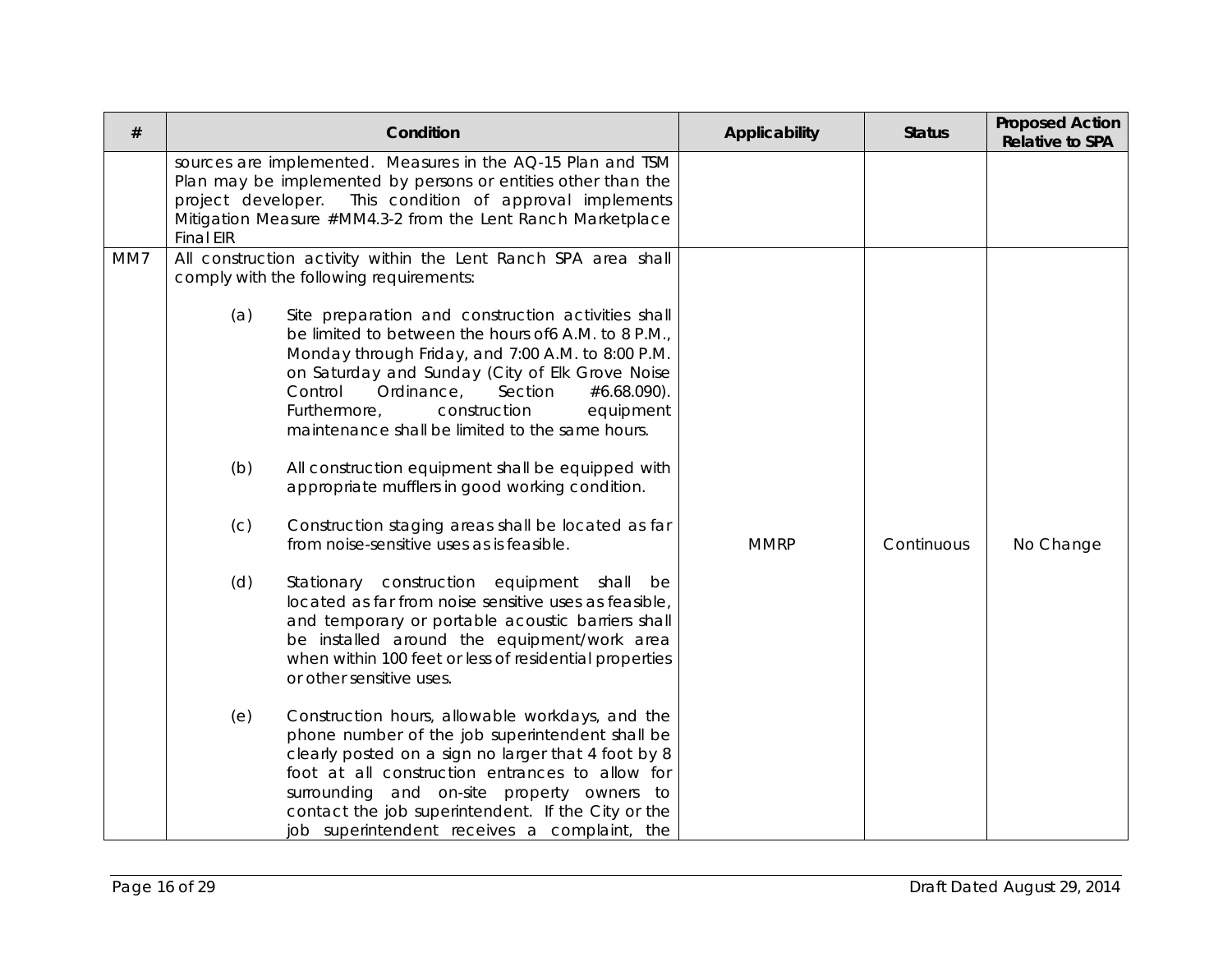| $\#$ | Condition                                                                                                                                                                                                                                                                                                                                                                                                                                                                                                                                                                                                                                                                                                                                                                                                                                                                                                                                                                                                                                                                                                                                                                                                                                                           | Applicability | <b>Status</b> | <b>Proposed Action</b><br><b>Relative to SPA</b> |
|------|---------------------------------------------------------------------------------------------------------------------------------------------------------------------------------------------------------------------------------------------------------------------------------------------------------------------------------------------------------------------------------------------------------------------------------------------------------------------------------------------------------------------------------------------------------------------------------------------------------------------------------------------------------------------------------------------------------------------------------------------------------------------------------------------------------------------------------------------------------------------------------------------------------------------------------------------------------------------------------------------------------------------------------------------------------------------------------------------------------------------------------------------------------------------------------------------------------------------------------------------------------------------|---------------|---------------|--------------------------------------------------|
|      | superintendent shall investigate, take appropriate<br>corrective action, and report the action taken to<br>the reporting party.<br>If construction noise results in noise levels that<br>(f)<br>exceed the 65 dB (A) Ldn/CNEL to onsite or<br>adjacent residential land uses, the project<br>applicant shall relocate the occupants on a<br>temporary basis.                                                                                                                                                                                                                                                                                                                                                                                                                                                                                                                                                                                                                                                                                                                                                                                                                                                                                                        |               |               |                                                  |
|      | (g)<br>If construction vibration results in peak ground<br>velocities of more than 0.1 inches/second to onsite<br>or adjacent residential land uses, the project<br>applicant shall relocate the occupants on a<br>temporary basis.<br>(h) Prior to the commencement of pile driver operation in<br>proximity to residential areas, an assessment of vibrations<br>induced by pile driving at the site shall be evaluated. During<br>indicator pile driving, vibrations should be measured at<br>regular intervals to determine the levels of vibration at various<br>distances from pile driving equipment. The indicator piles<br>shall be driven at location at least 400 feet from any existing<br>residents. After monitoring, methods of reducing the peak<br>ground velocities to less than 0.4 inches/second shall be<br>determined and implemented during production pile driving.<br>Methods to reduce vibrations, if needed, could include cut-<br>off trenches, and the use of smaller hammers. The vibration<br>reduction techniques to be used should be described in a<br>note attached to the construction plans for the project to be<br>reviewed and approved by the appropriate City regulatory<br>agency prior to issuance of building permits. |               |               |                                                  |
|      | This condition of approval implements Mitigation Measure<br>#MM4.1(a-f) and #MM4.4-4(a and b) from the Lent Ranch<br>Marketplace Final EIR                                                                                                                                                                                                                                                                                                                                                                                                                                                                                                                                                                                                                                                                                                                                                                                                                                                                                                                                                                                                                                                                                                                          |               |               |                                                  |
| MM8  | The project developer shall implement noise attenuation<br>measures, as necessary to reduce exterior and interior noise levels                                                                                                                                                                                                                                                                                                                                                                                                                                                                                                                                                                                                                                                                                                                                                                                                                                                                                                                                                                                                                                                                                                                                      | <b>MMRP</b>   | Continuous    | No Change                                        |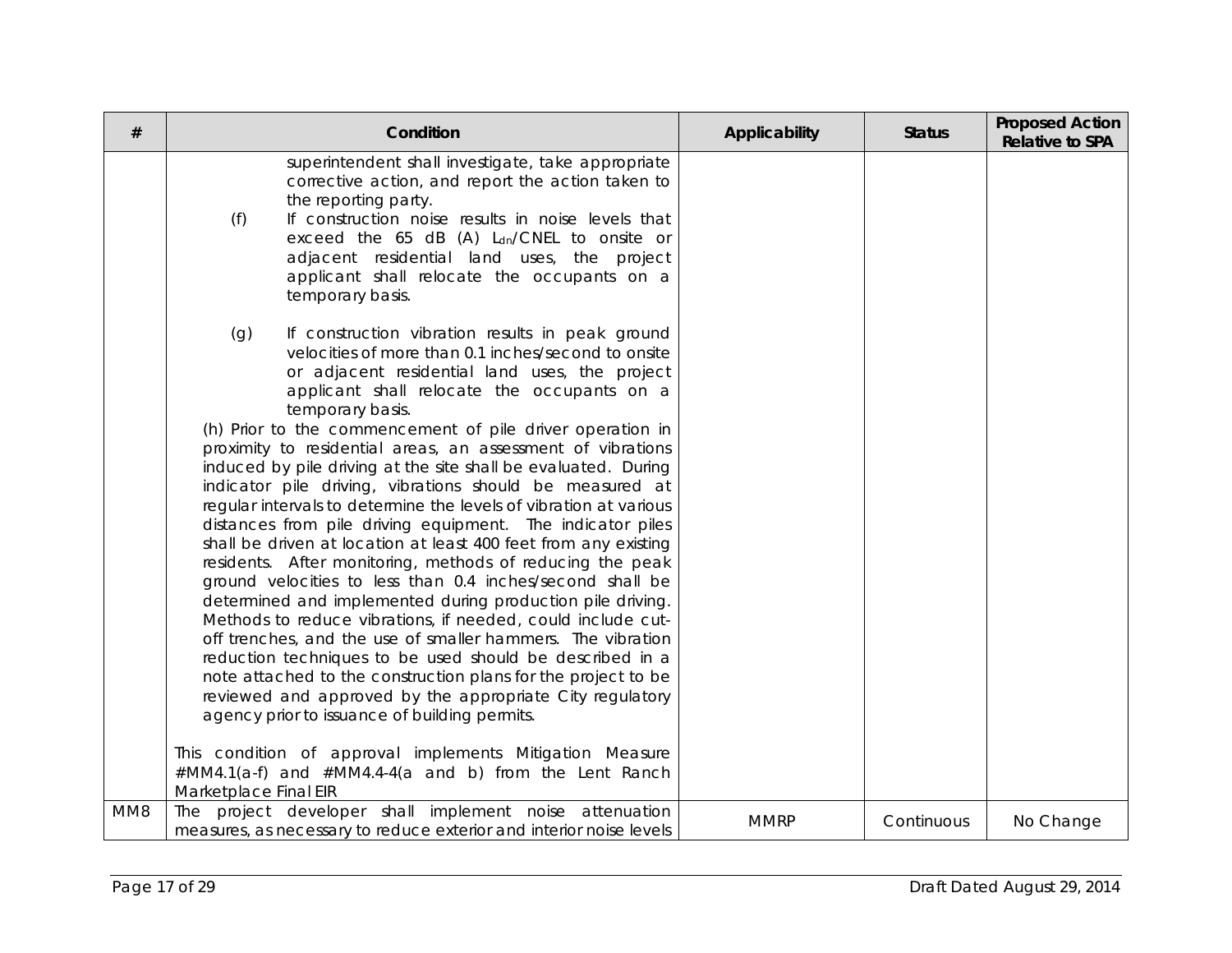| $\#$        | Condition                                                                                                                                                                                                                                                                                                                                                                                                                                                                                                                                                                                                                                                                                                                                                                                                                                                                                                                                                                                                                                                                                  | Applicability | <b>Status</b> | <b>Proposed Action</b><br><b>Relative to SPA</b> |
|-------------|--------------------------------------------------------------------------------------------------------------------------------------------------------------------------------------------------------------------------------------------------------------------------------------------------------------------------------------------------------------------------------------------------------------------------------------------------------------------------------------------------------------------------------------------------------------------------------------------------------------------------------------------------------------------------------------------------------------------------------------------------------------------------------------------------------------------------------------------------------------------------------------------------------------------------------------------------------------------------------------------------------------------------------------------------------------------------------------------|---------------|---------------|--------------------------------------------------|
|             | below the thresholds shown in the General Plan Noise Element.<br>Based on the Land Use Compatibility Guidelines in the Noise<br>Element (as well as Policy NO-1), the exterior thresholds are 60<br>dB(A) Ldn/CNEL for residential uses and 65 dB(A) for commercial<br>uses. Based on Policy NO-7, the interior threshold is 45 dB(A)<br>Ldn/CNEL for residential uses. Based on Table II-3 of the Noise<br>Element, the acceptable interior noise levels in conference rooms<br>and small offices are 40 to 45 dB(A), in large offices, banks and<br>stores, 45 to 50 dB(A), and in restaurants, 45 to 55 dB(A). The<br>measures required shall be identified during the planning and<br>design of individual projects within the project site, on the basis of<br>a detailed acoustical analysis. The analysis shall consider traffic<br>generated by the proposed project and anticipated cumulative<br>development, based on the Sacramento County Traffic Model.<br>This condition of approval implements Mitigation Measure<br>#MM4.4-5(a) from the Lent Ranch Marketplace Final EIR |               |               |                                                  |
| MM9         | A noise barrier of sufficient size to break the line of sight between<br>exterior usable areas within the multi-family residential uses and<br>traffic noise sources along SR99/West Stockton Boulevard and<br>parking lot noise shall be developed along the District F<br>boundary. The noise wall will designed in accordance design<br>guidelines, as adopted in the District Development Plan for<br>District F (Multi-Family). This condition of approval implements<br>Mitigation Measure #MM4.4-5(b) from the Lent Ranch<br>Marketplace Final EIR                                                                                                                                                                                                                                                                                                                                                                                                                                                                                                                                  | <b>MMRP</b>   | Continuous    | No Change                                        |
| <b>MM10</b> | Where sweepers are operated within 75 feet of residential uses,<br>sweeper operations shall be restricted to the hours of 7:00 A.M. to<br>10:00 P.M. This condition of approval implements Mitigation<br>Measure #MM4.4-7 from the Lent Ranch Marketplace Final EIR                                                                                                                                                                                                                                                                                                                                                                                                                                                                                                                                                                                                                                                                                                                                                                                                                        | <b>MMRP</b>   | Continuous    | No Change                                        |
| <b>MM11</b> | Loading docks constructed on the project site shall be designed<br>to have either a depressed (i.e., below grade) loading dock<br>area; an internal bay; or wall to break the line of sight between<br>residential land uses and loading operations. Acoustical analysis<br>shall be performed to demonstrate that the loading docks do not<br>result in noise levels that exceed City standards at nearby                                                                                                                                                                                                                                                                                                                                                                                                                                                                                                                                                                                                                                                                                 | <b>MMRP</b>   | Continuous    | No Change                                        |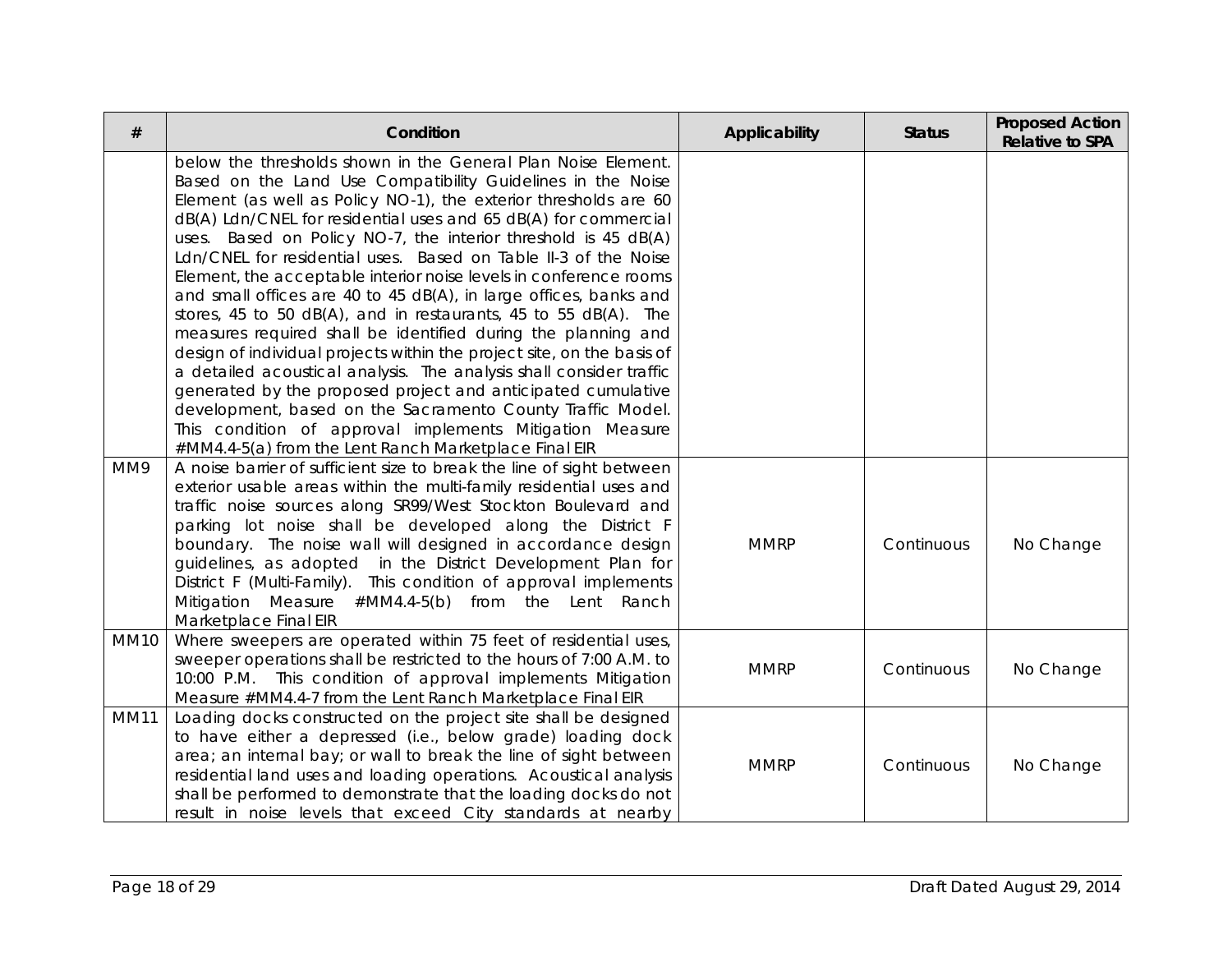| #           | Condition                                                                                                                                                                                                                                                                                                                                                                                                                                                                                                                                                                                                                                                                                                                                                                                                                                                                                                                                                                                                                                                                                                                                                                                                                                                                 | Applicability | <b>Status</b> | <b>Proposed Action</b><br><b>Relative to SPA</b> |
|-------------|---------------------------------------------------------------------------------------------------------------------------------------------------------------------------------------------------------------------------------------------------------------------------------------------------------------------------------------------------------------------------------------------------------------------------------------------------------------------------------------------------------------------------------------------------------------------------------------------------------------------------------------------------------------------------------------------------------------------------------------------------------------------------------------------------------------------------------------------------------------------------------------------------------------------------------------------------------------------------------------------------------------------------------------------------------------------------------------------------------------------------------------------------------------------------------------------------------------------------------------------------------------------------|---------------|---------------|--------------------------------------------------|
|             | residential<br>property<br>lines.<br>These<br>components shall be<br>incorporated into the plans to be submitted by the applicant to<br>the City of Elk Grove for review and approval prior to the issuance<br>This condition of approval implements<br>of building permits.<br>Mitigation Measure #MM4.4-8 from the Lent Ranch Marketplace<br><b>Final EIR</b>                                                                                                                                                                                                                                                                                                                                                                                                                                                                                                                                                                                                                                                                                                                                                                                                                                                                                                           |               |               |                                                  |
| <b>MM12</b> | The applicant shall minimize noise impacts from electrical and<br>mechanical equipment, such as ventilation and air conditioning<br>units, by locating equipment away from receptor areas, proper<br>selection and sizing of equipment, installation of equipment with<br>proper acoustical shielding and incorporating the use of<br>parapets into building design. This condition of approval<br>implements Mitigation Measure #MM4.4-9 from the Lent Ranch<br>Marketplace Final EIR                                                                                                                                                                                                                                                                                                                                                                                                                                                                                                                                                                                                                                                                                                                                                                                    | <b>MMRP</b>   | Continuous    | No Change                                        |
| <b>MM13</b> | Prior to the issuance of demolition permits for existing onsite<br>structures, asbestos-material sampling shall be conducted to<br>determine if materials are present. Any identified asbestos-<br>containing materials present in each of the structures to be<br>dismantled shall be removed under acceptable engineering<br>methods and work practices by a licensed asbestos abatement<br>contractor prior to removal. These practices include, but are not<br>limited to: containment of the area by plastic, negative air<br>filtration, wet removal techniques and personal respiratory<br>protection and decontamination. The process shall be designed<br>and monitored by a California Certified Asbestos Consultant. The<br>abatement and monitoring plan shall be developed and<br>submitted for review and approval by the appropriate regulatory<br>agency (the Sacramento Metropolitan Air Pollution Control<br>District) and shall include all on-site structures with ACBM.<br>Prior to the issuance of demolition permits for existing<br>onsite structures, all loose and peeling paint shall be<br>removed and disposed of by a licensed and certified<br>lead paint removal contractor, in accordance with local,<br>state, and federal regulations. | <b>MMRP</b>   | Continuous    | No Change                                        |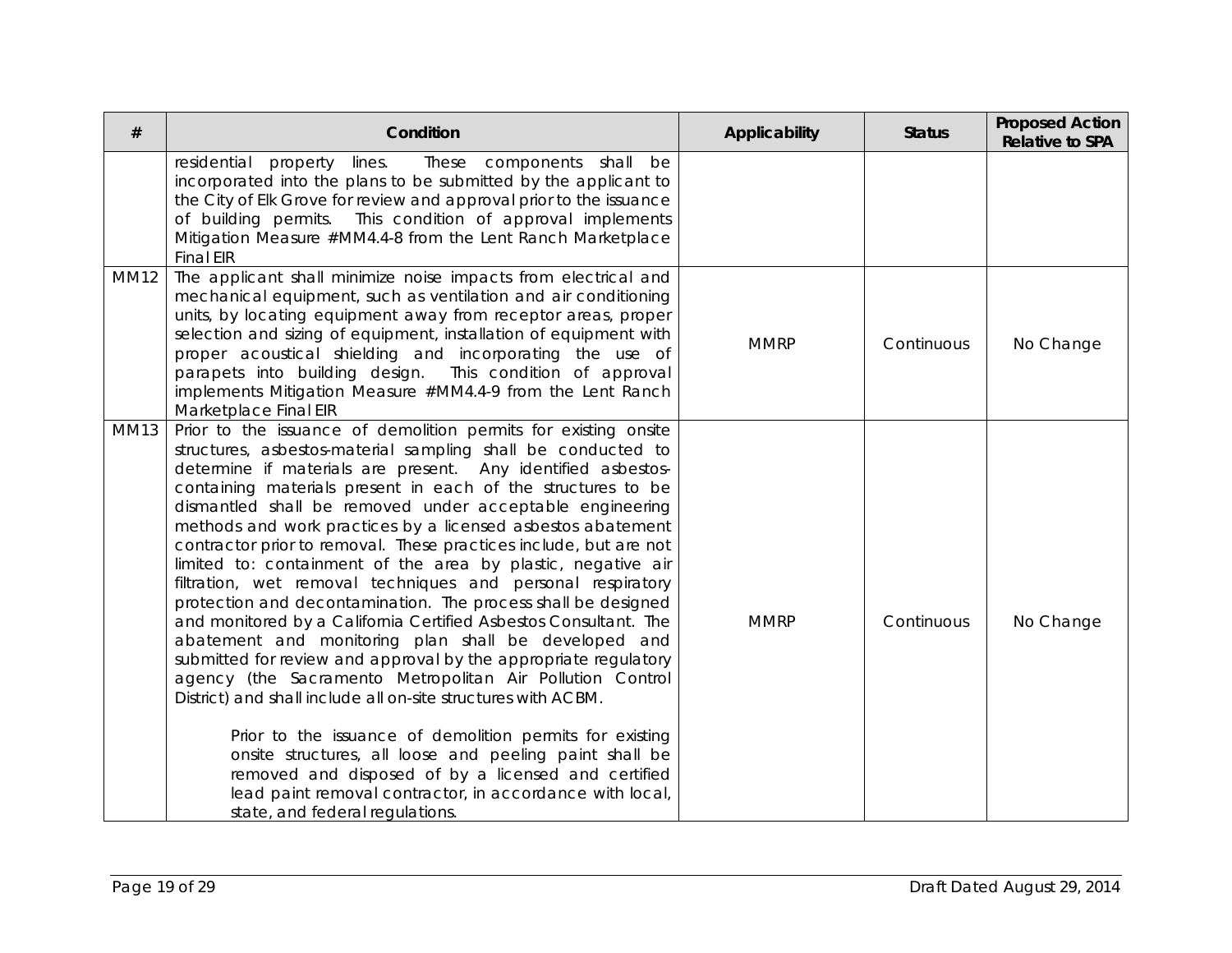| $^{\#}$     | Condition                                                                                                                                                                                                                                                                                                                                                                                                                                                                                                                                                                                                            | Applicability | <b>Status</b> | <b>Proposed Action</b><br><b>Relative to SPA</b> |
|-------------|----------------------------------------------------------------------------------------------------------------------------------------------------------------------------------------------------------------------------------------------------------------------------------------------------------------------------------------------------------------------------------------------------------------------------------------------------------------------------------------------------------------------------------------------------------------------------------------------------------------------|---------------|---------------|--------------------------------------------------|
|             | The demolition contractor shall be informed that all paint<br>on the buildings shall be considered as containing lead.<br>The contractor shall take appropriate precautions to<br>protect his/her workers, the surrounding community, and<br>to dispose of construction waste containing lead paint in<br>accordance with local, state, and federal regulations.<br>This condition of approval implements Mitigation Measure<br>#MM4.5-1and MM4.5-2(a and b) from the Lent Ranch<br>Marketplace Final EIR                                                                                                            |               |               |                                                  |
| <b>MM14</b> | Uses constructed on the project site shall meet the minimum<br>necessary fire flow and other standard fire protection and life<br>safety requirements identified in the Uniform Fire Code.<br>Construction sites shall ensure adequate on-site water supply and<br>all-weather access for fire-fighting equipment and emergency<br>vehicles before framing can occur. The applicant shall also pay<br>the Fire Protection Development Fee in effect at the time of<br>building permit issuance. This condition of approval implements<br>Mitigation Measures #MM4.6.4-1 from the Lent Ranch<br>Marketplace Final EIR | <b>MMRP</b>   | Continuous    | No Change                                        |
| <b>MM15</b> | Prior to issuance of building permits, the applicant and the<br>EGCSD shall reach an agreement on funding to provide<br>adequate staff to conduct site plan review and construction<br>inspection services for the project. The agreement shall specify<br>funding levels and timing of payment. This condition of approval<br>implements Mitigation Measures #MM4.6.4-2 from the Lent Ranch<br>Marketplace Final EIR                                                                                                                                                                                                | <b>MMRP</b>   | Continuous    | No Change                                        |
| <b>MM16</b> | The project applicant shall prepare and submit to the City of Elk<br>Grove, a Storm Water Pollution Prevention Plan (SWPPP) to be<br>administered throughout all phases of grading and project<br>construction. The SWPPP will incorporate Best Management<br>Practices (BMPs) to ensure that potential water quality impacts<br>during construction phases are minimized. Examples of BMPs that<br>may be implemented during site grading and construction could                                                                                                                                                    | <b>MMRP</b>   | Continuous    | No Change                                        |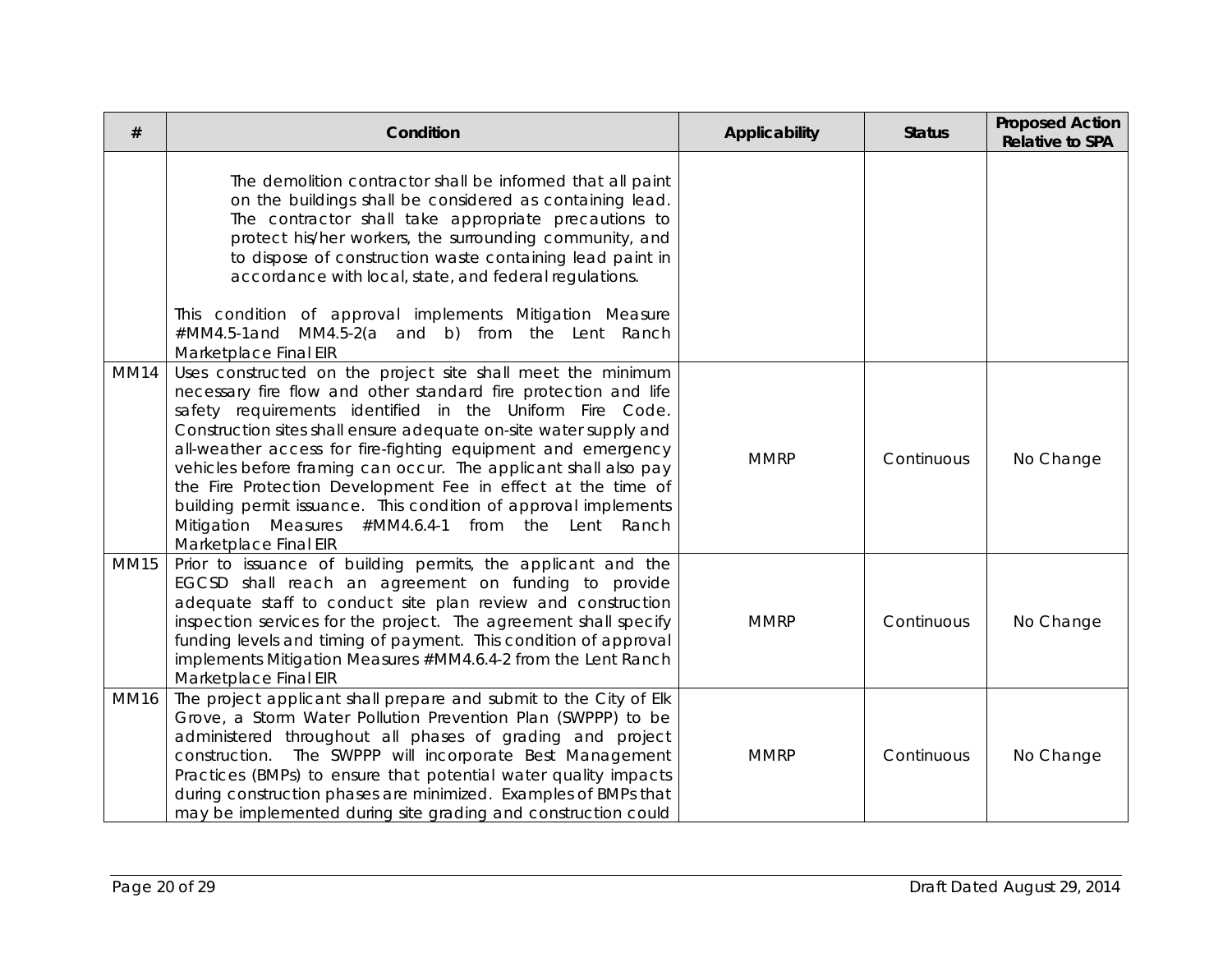| #           | Condition                                                                                                                                                                                                                                                                                                                                                                                                                                                                                                                                                                                                                                                                                                                                                                                                                                                                                                                                                                                                                                                                    | Applicability | <b>Status</b>            | <b>Proposed Action</b><br><b>Relative to SPA</b> |
|-------------|------------------------------------------------------------------------------------------------------------------------------------------------------------------------------------------------------------------------------------------------------------------------------------------------------------------------------------------------------------------------------------------------------------------------------------------------------------------------------------------------------------------------------------------------------------------------------------------------------------------------------------------------------------------------------------------------------------------------------------------------------------------------------------------------------------------------------------------------------------------------------------------------------------------------------------------------------------------------------------------------------------------------------------------------------------------------------|---------------|--------------------------|--------------------------------------------------|
|             | include straw hay bales, straw bale inlet filters, filter barriers, and<br>This condition of approval implements Mitigation<br>silt fences.<br>Measures #MM4.7-1 from the Lent Ranch Marketplace Final EIR                                                                                                                                                                                                                                                                                                                                                                                                                                                                                                                                                                                                                                                                                                                                                                                                                                                                   |               |                          |                                                  |
| <b>MM17</b> | Any biofilter swales and vegetated strips shall be placed in the<br>bottom of channel areas and be designed to provide biofiltration<br>of pollutants in project runoff. The project engineer shall consult<br>with the City when designing these areas, and the developer<br>shall submit designs of the areas to these agencies for review and<br>approval prior to approval of the Final Map. The developer shall<br>retain a qualified specialist to assist in designing the features, to<br>maximize their effectiveness in removing pollutants. This condition<br>of approval implements Mitigation Measures #MM4.7-2(b) from<br>the Lent Ranch Marketplace Final EIR                                                                                                                                                                                                                                                                                                                                                                                                  | <b>MMRP</b>   | Continuous               | No Change                                        |
| <b>MM18</b> | Prior to improvement plan approval or building permit issuance,<br>whichever comes first, implement one of the following<br>alternatives to mitigate for the loss of 293 acres of Swainson's<br>hawk foraging habitat:<br>a) Preserve 293 acres (1 acre for each lost) of similar<br>habitat within a 10-mile radius of the project site to be<br>protected through fee title or conservation easement<br>acceptable to the California Department of Fish and<br>Game<br>b) Prepare and implement a Swainson's Hawk Mitigation<br>Plan to the satisfaction of the California Department of<br>Fish and Game that includes preservation of<br>Swainson's hawk foraging habitat.<br>c) Submit a payment of a Swainson's hawk impact<br>mitigation fee per acre impacted to the Department<br>of Planning and Community Development in the<br>amount as set forth in Chapter 16.130 of the City of Elk<br>Grove Code as such may be amended from time to<br>time and to the extent said Chapter remains in effect.<br>This condition of approval implements Mitigation Measures | <b>MMRP</b>   | Continuous<br>(Complete) | No Change                                        |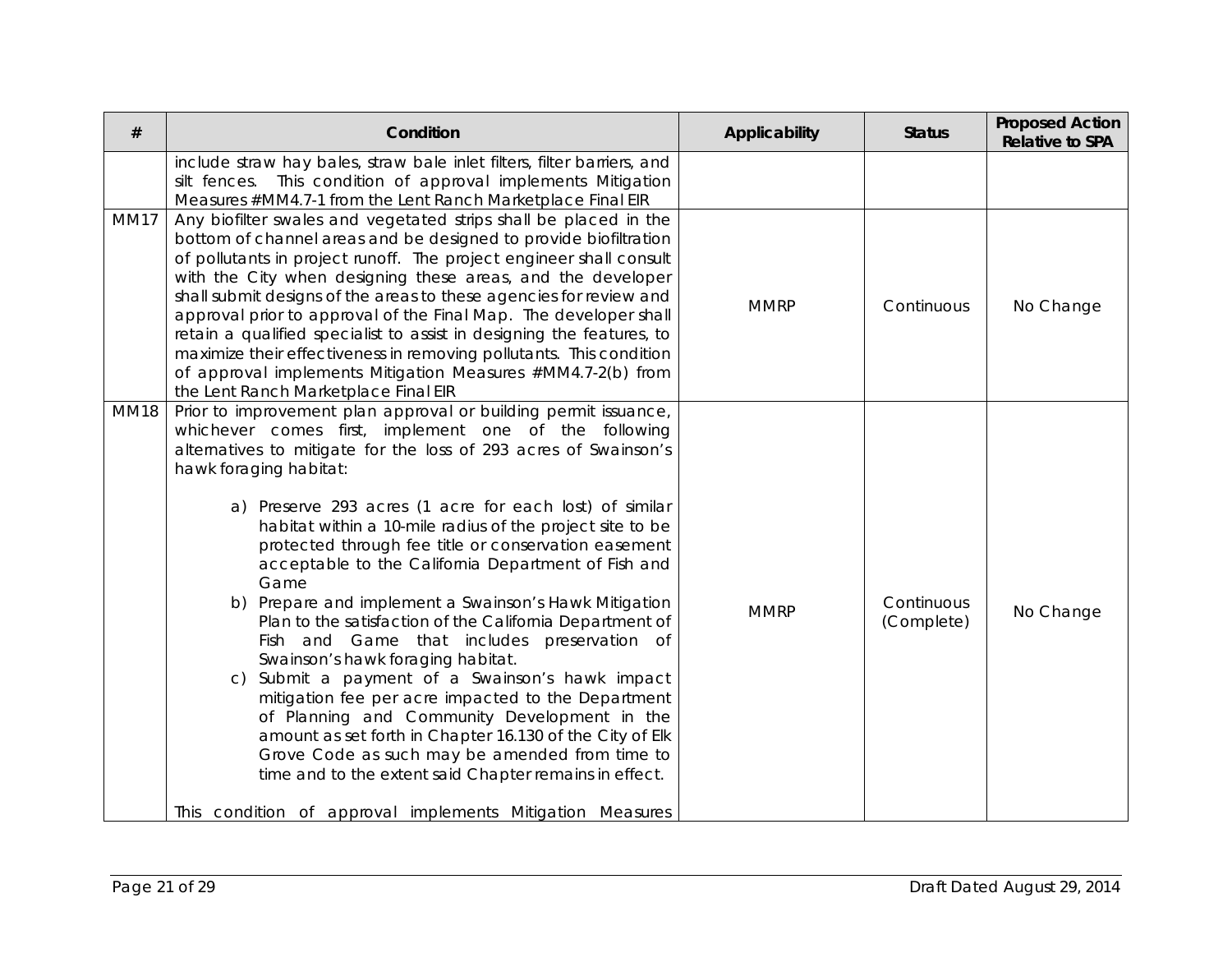| #           | Condition                                                                                                                                                                                                                                                                                                                                                                                                                                                                                                                                                                                                                                                                                                                                                                                                                                                                                                                                                                                                                                                                                | Applicability | <b>Status</b> | <b>Proposed Action</b><br><b>Relative to SPA</b> |
|-------------|------------------------------------------------------------------------------------------------------------------------------------------------------------------------------------------------------------------------------------------------------------------------------------------------------------------------------------------------------------------------------------------------------------------------------------------------------------------------------------------------------------------------------------------------------------------------------------------------------------------------------------------------------------------------------------------------------------------------------------------------------------------------------------------------------------------------------------------------------------------------------------------------------------------------------------------------------------------------------------------------------------------------------------------------------------------------------------------|---------------|---------------|--------------------------------------------------|
|             | #MM4.8-1(a) from the Lent Ranch Marketplace Final EIR                                                                                                                                                                                                                                                                                                                                                                                                                                                                                                                                                                                                                                                                                                                                                                                                                                                                                                                                                                                                                                    |               |               |                                                  |
| <b>MM19</b> | If active Swainson's hawk nests are found within 1/2 mile of the<br>construction site, clearing and construction shall be postponed or<br>halted, at the discretion of the biological monitor, until the nest is<br>vacated and juveniles have fledged, as determined by the<br>biologist, and there is no evidence of a second attempt at<br>If a nest tree is found on the project site prior to<br>nesting.<br>construction and will be removed, then appropriate permits from<br>CDFG shall be obtained pursuant to CDFG guidelines.<br>This<br>condition of approval implements Mitigation Measures #MM4.8-<br>1(b) from the Lent Ranch Marketplace Final EIR                                                                                                                                                                                                                                                                                                                                                                                                                       | <b>MMRP</b>   | Continuous    | No Change                                        |
| <b>MM20</b> | No earlier than 45 days and no later than 20 days prior to the<br>commencement of any construction that would occur during the<br>nesting/breeding season (February 1 through September 1), a<br>field survey shall be conducted by a qualified biologist to<br>determine if active nests of special-status birds such as white-<br>tailed kite, California horned lark, burrowing owl, Swainson's<br>hawk, or common bird species protected by the Migratory Bird<br>Treaty Act and/or the California Fish and Game Code occur on<br>the site. These surveys shall include all areas in or within 250 feet<br>of the construction zone, including the extent of the directly<br>affected portion of the drainage ditch. In addition, nesting<br>surveys for Swainson's hawks shall include all areas in or within 1<br>mile of the construction site in order to ascertain the specific long-<br>term mitigation replacement ratios for loss of foraging habitat.<br>This condition of approval implements Mitigation Measure<br>#MM4.8-2 (a) from the Lent Ranch Marketplace Final EIR | <b>MMRP</b>   | Continuous    | No Change                                        |
| MM21        | Within 30 days prior to any construction activities outside of the<br>breeding season (September 1 through January 31), a qualified<br>biologist shall conduct a burrow survey to determine if burrowing<br>owls are residing on the site, in order to ensure no owls are<br>inadvertently buried during construction. If owls are observed on<br>the site prior to ground-disturbance activities, measures such as<br>flagging the burrow and avoiding disturbance, passive<br>relocation, or active relocation to move owls from the site, as                                                                                                                                                                                                                                                                                                                                                                                                                                                                                                                                          | <b>MMRP</b>   | Continuous    | No Change                                        |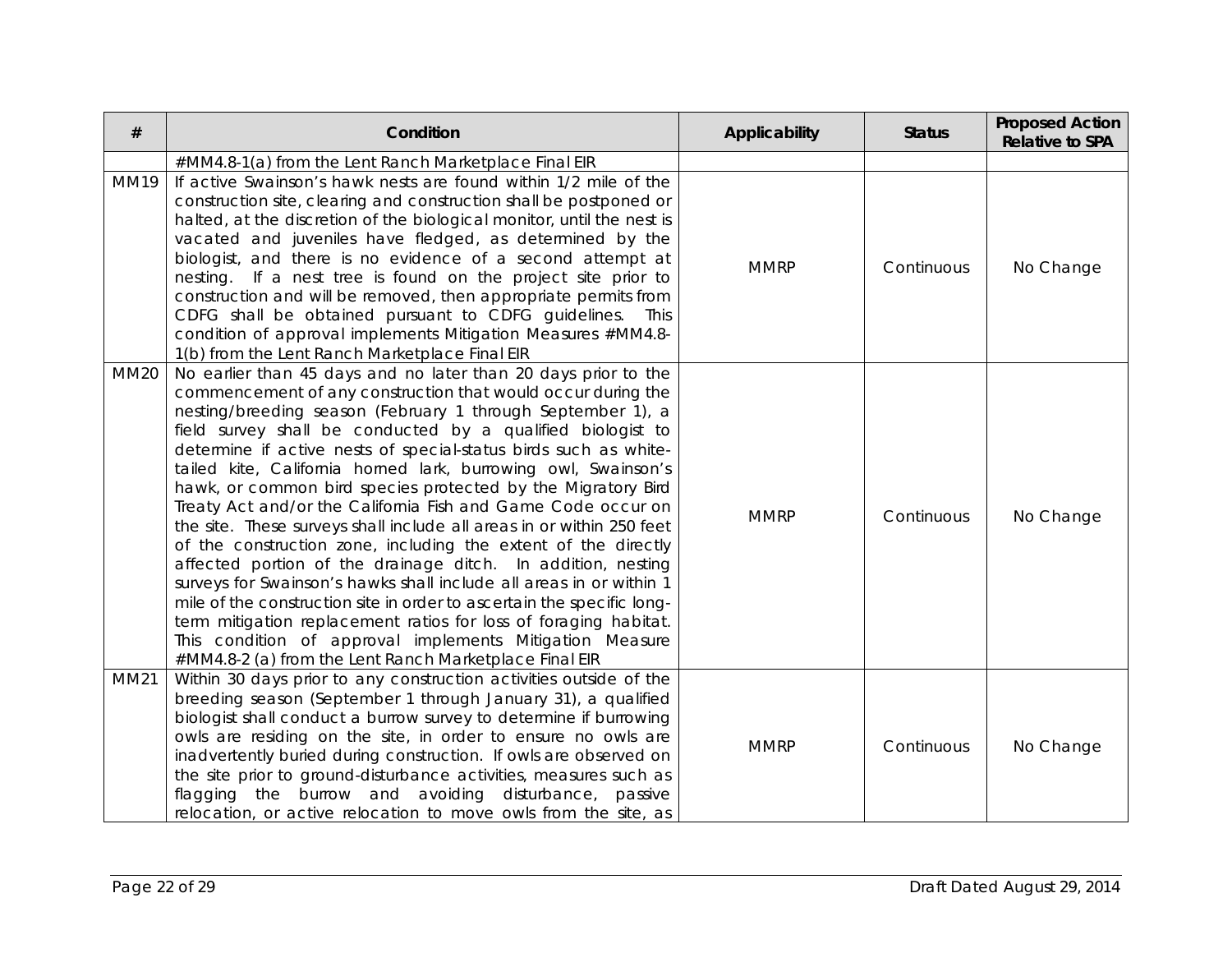| #           | Condition                                                                                                                                                                                                                                                                                                                                                                                                                                                                                                                                                                                                                                                                                                                                                                         | Applicability | <b>Status</b> | <b>Proposed Action</b><br><b>Relative to SPA</b> |
|-------------|-----------------------------------------------------------------------------------------------------------------------------------------------------------------------------------------------------------------------------------------------------------------------------------------------------------------------------------------------------------------------------------------------------------------------------------------------------------------------------------------------------------------------------------------------------------------------------------------------------------------------------------------------------------------------------------------------------------------------------------------------------------------------------------|---------------|---------------|--------------------------------------------------|
|             | determined by a qualified biologist and as approved by the<br>CDFG, shall be implemented. In addition, a qualified biologist<br>shall monitor initial grading to ensure that no owls are harmed<br>during the process.                                                                                                                                                                                                                                                                                                                                                                                                                                                                                                                                                            |               |               |                                                  |
|             | All surveys for burrowing owls shall be conducted<br>according to CDFG protocol. This protocol requires, at a<br>minimum, four field surveys of the entire site and areas within 500<br>feet of the site by walking transects close enough that the entire<br>site is visible. The surveys should be at least three hours long,<br>either from one hour before sunrise to two hours after or two hours<br>before sunset to one hour after. Surveys shall not be conducted<br>during inclement weather, when owls are typically less active and<br>visible. This condition of approval implements Mitigation Measure<br>#MM4.8-2 (b) from the Lent Ranch Marketplace Final EIR                                                                                                     |               |               |                                                  |
| <b>MM22</b> | If the existing stand of elderberry must be removed, prior to<br>approval of grading permits, the project applicant shall<br>undertake consultation with the USFWS pursuant to Section 10(a)<br>of the Federal Endangered Species Act for an incidental take<br>permit for removing the existing elderberry stand. Under this<br>permit, the USFWS may allow transplantation of all elderberry<br>plants with a stem diameter of one inch or greater while<br>monitored by a qualified biologist and using USFWS-approved<br>timing and procedures to reduce loss of plants or beetles. Prior to<br>transplantation, a site shall be selected in consultation with the<br>USFWS for protection in perpetuity and based on connectivity to<br>other suitable beetle habitat areas. | <b>MMRP</b>   | Continuous    | No Change                                        |
|             | Additional elderberry plants shall be planted in the<br>mitigation area at ratios of 2:1 to 5:1, depending on the quality of<br>the beetle habitat being removed. For plants with stem diameters<br>one inch or greater with no emergence holes, the ratio is 2:1. If<br>beetles are present as evidenced by emergence holes in 50<br>percent or less of the shrubs one inch or more in diameter, the<br>ratio is 3:1. If emergence holes are present in over 50 percent of<br>the shrubs one inch or more in diameter, then the ratio of                                                                                                                                                                                                                                         |               |               |                                                  |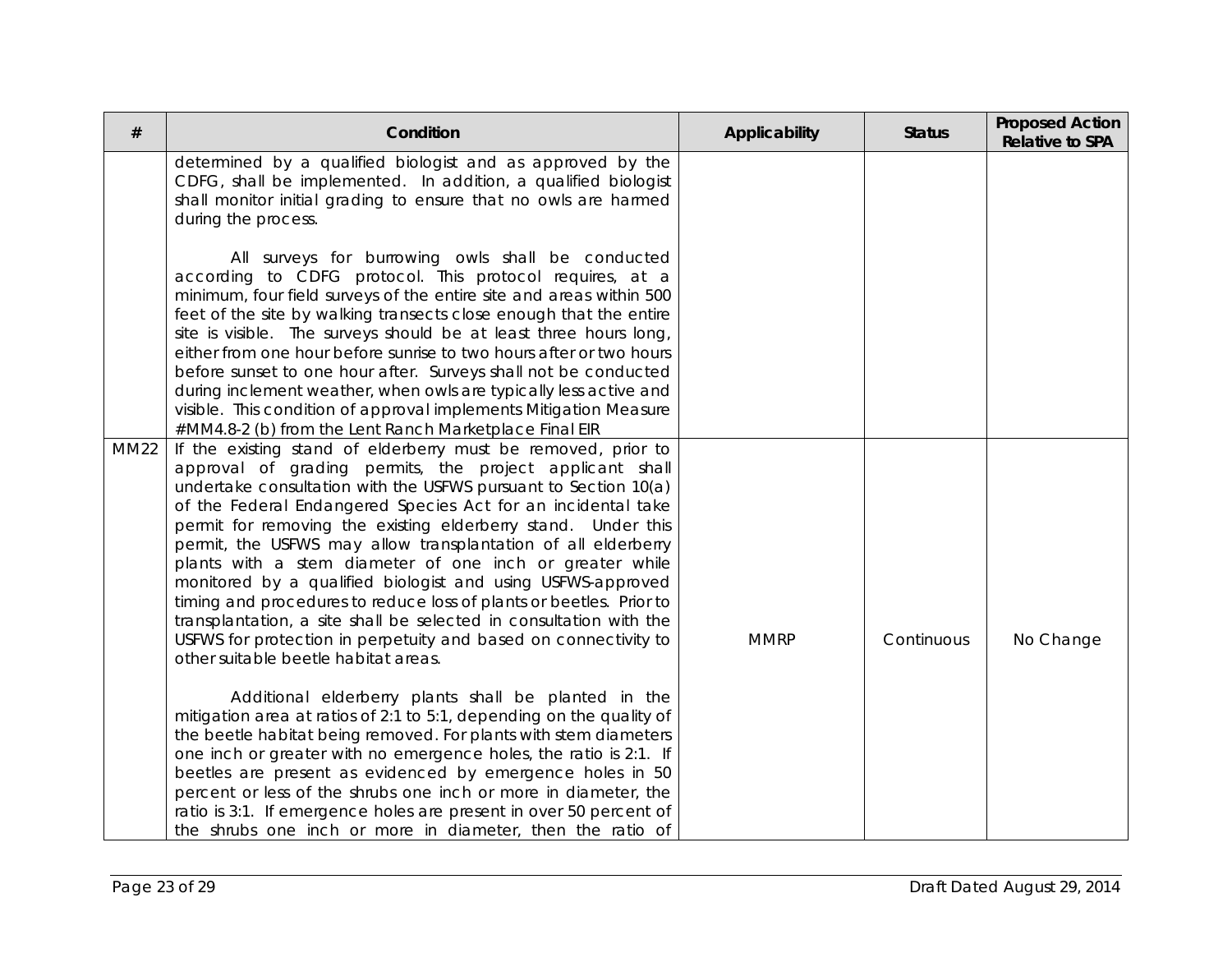| #           | Condition                                                                                                                                                                                                                                                                                                                                                                                                                                                                                                                                                                                                                                                                                                                                                                                                                                                                                                                                                                                                                                                                                                                                                                                                                                                                                                                                                           | Applicability | <b>Status</b> | <b>Proposed Action</b><br><b>Relative to SPA</b> |
|-------------|---------------------------------------------------------------------------------------------------------------------------------------------------------------------------------------------------------------------------------------------------------------------------------------------------------------------------------------------------------------------------------------------------------------------------------------------------------------------------------------------------------------------------------------------------------------------------------------------------------------------------------------------------------------------------------------------------------------------------------------------------------------------------------------------------------------------------------------------------------------------------------------------------------------------------------------------------------------------------------------------------------------------------------------------------------------------------------------------------------------------------------------------------------------------------------------------------------------------------------------------------------------------------------------------------------------------------------------------------------------------|---------------|---------------|--------------------------------------------------|
|             | replacement shrubs is 5:1. Because the number of the shrubs to<br>be planted is dependent on the presence or absence of beetle<br>exit holes, the stems larger than 1 inch in diameter would need to<br>be reexamined prior to removal. This condition of approval<br>implements Mitigation Measure #MM4.8-3 from the Lent Ranch<br>Marketplace Final EIR                                                                                                                                                                                                                                                                                                                                                                                                                                                                                                                                                                                                                                                                                                                                                                                                                                                                                                                                                                                                           |               |               |                                                  |
| <b>MM23</b> | To protect the Giant garter snake, the following measures shall be<br>taken at the appropriate point in the development process:<br>a) Prior to grading or other site preparation activities, the<br>applicant shall install temporary fabric fencing, a<br>minimum of 3 feet in height, along the western edge<br>of the property to prevent giant garter snakes from<br>entering construction areas. The fencing will need to<br>be regularly inspected and maintained. Exclusion<br>fencing must remain in place and be maintained for<br>the duration of the construction activities in order to<br>prevent snakes from entering construction areas.<br>b) Construction activities, particularly within the western<br>portion of the site, should be conducted as much as is<br>feasible within the active period of the snake<br>(generally from May 1 to October 1). Direct impacts<br>are lessened during this time because snakes are<br>actively moving and avoiding danger. More danger<br>is posed to snakes during their inactive period,<br>because they are occupying underground burrows or<br>crevices and are more susceptible to direct effects,<br>especially during excavation.<br>c) Any dewatered habitat must remain dry for at least 15<br>consecutive days after April 15 and prior to<br>excavating or filling of the dewatered habitat. | <b>MMRP</b>   | Continuous    | No Change                                        |
|             | d) Construction personnel shall participate in a the U.S.<br>Fish and Wildlife Service (USFWS)-approved worker                                                                                                                                                                                                                                                                                                                                                                                                                                                                                                                                                                                                                                                                                                                                                                                                                                                                                                                                                                                                                                                                                                                                                                                                                                                      |               |               |                                                  |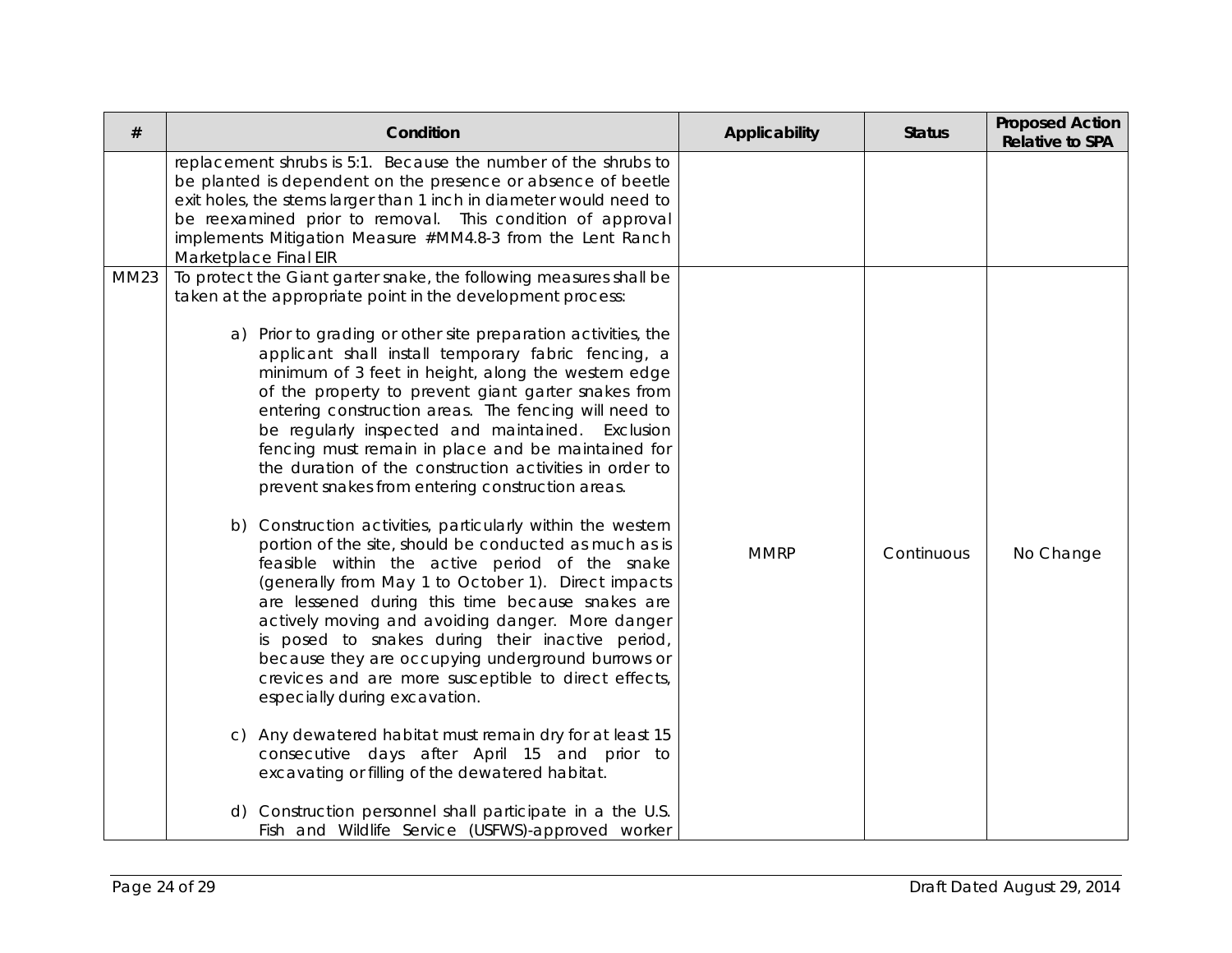| # | Condition                                                                                                       | Applicability | <b>Status</b> | <b>Proposed Action</b><br><b>Relative to SPA</b> |
|---|-----------------------------------------------------------------------------------------------------------------|---------------|---------------|--------------------------------------------------|
|   | Under this<br>environmental awareness program.<br>program, workers shall be informed about the                  |               |               |                                                  |
|   | presence of giant garter snakes and habitat                                                                     |               |               |                                                  |
|   | associated with the species and that unlawful take of                                                           |               |               |                                                  |
|   | the animal or destruction of its habitat is a violation of                                                      |               |               |                                                  |
|   | the Act. Prior to construction activities, a qualified                                                          |               |               |                                                  |
|   | biologist approved by the Service shall instruct all                                                            |               |               |                                                  |
|   | construction personnel about: (1) the life history of the                                                       |               |               |                                                  |
|   | giant garter snake; (2) the importance of irrigation                                                            |               |               |                                                  |
|   | canals, marshes/wetlands, and seasonally flooded                                                                |               |               |                                                  |
|   | areas, such as rice fields, to the giant garter snake;                                                          |               |               |                                                  |
|   | and (3) the terms and conditions of the biological                                                              |               |               |                                                  |
|   | opinion. Proof of this instruction shall be submitted to                                                        |               |               |                                                  |
|   | the Sacramento U.S. Fish and Wildlife Office.                                                                   |               |               |                                                  |
|   | e) Within 24-hours<br>prior<br>to commencement<br>of                                                            |               |               |                                                  |
|   | construction activities, the site shall be inspected by a                                                       |               |               |                                                  |
|   | qualified biologist who is approved by the USFWS                                                                |               |               |                                                  |
|   | Sacramento Fish and Wildlife Office. The biologist will                                                         |               |               |                                                  |
|   | provide the Service with a field report form                                                                    |               |               |                                                  |
|   | documenting the monitoring efforts within 24-hours of                                                           |               |               |                                                  |
|   | commencement of construction activities.<br>The                                                                 |               |               |                                                  |
|   | monitoring biologist needs to be available thereafter;                                                          |               |               |                                                  |
|   | if a snake is encountered during construction                                                                   |               |               |                                                  |
|   | activities, the monitoring biologist shall have the<br>construction<br>activities<br>authority to stop<br>until |               |               |                                                  |
|   | corrective<br>have<br>appropriate<br>measures<br>been                                                           |               |               |                                                  |
|   | completed or it is determined that the snake will not                                                           |               |               |                                                  |
|   | be harmed. Giant garter snakes encountered during                                                               |               |               |                                                  |
|   | construction activities should be allowed to move                                                               |               |               |                                                  |
|   | away from construction activities on their own.                                                                 |               |               |                                                  |
|   | Capture and relocation of trapped or injured                                                                    |               |               |                                                  |
|   | individuals can only be attempted by personnel or                                                               |               |               |                                                  |
|   | individuals with current Service recovery permits                                                               |               |               |                                                  |
|   | pursuant to Section 10(a) 1(A) of the Act. The biologist                                                        |               |               |                                                  |
|   | shall be required to report any incidental take to the                                                          |               |               |                                                  |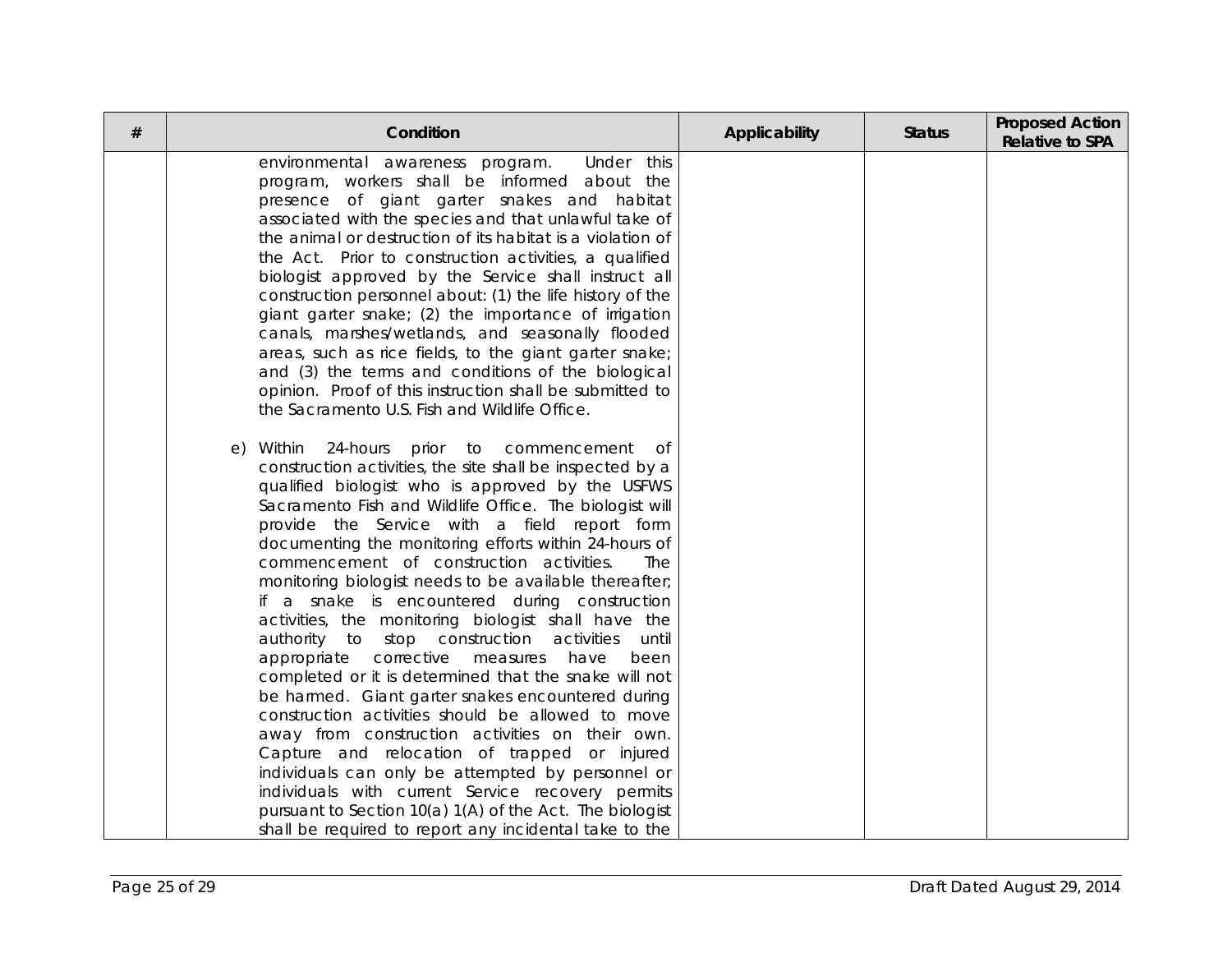| #           | Condition                                                                                                                                                                                                                                                                                                                                                                                           | Applicability | <b>Status</b> | <b>Proposed Action</b><br><b>Relative to SPA</b> |
|-------------|-----------------------------------------------------------------------------------------------------------------------------------------------------------------------------------------------------------------------------------------------------------------------------------------------------------------------------------------------------------------------------------------------------|---------------|---------------|--------------------------------------------------|
|             | Service immediately by telephone at (916) 979-2725<br>and by written letter addressed to the Chief,<br>Endangered Species Division, within one working day.<br>The project area shall be re-inspected whenever a<br>lapse in construction activity of two weeks or greater<br>has occurred.                                                                                                         |               |               |                                                  |
|             | Prior to approval of grading permits, the project<br>$f$ )<br>applicant shall undertake consultation with the USFWS<br>andf CDFG to detemine the need for federal and<br>state incidental take permits for giant garter snakes on<br>the project site.                                                                                                                                              |               |               |                                                  |
|             | This condition of approval implements Mitigation Measures<br>#MM4.8-4(a - f) from the Lent Ranch Marketplace Final EIR                                                                                                                                                                                                                                                                              |               |               |                                                  |
| <b>MM24</b> | Valley oaks that meet the criteria contained in the City's Tree<br>Preservation Ordinance will be avoided by construction and<br>protected during all construction activity, if feasible. To protect<br>oak trees, the following measures will be implemented:                                                                                                                                      |               |               |                                                  |
|             | Before initiating any construction activity near the<br>a)<br>protected oak trees, install chain-link fencing or a<br>similar protective barrier at least one foot outside<br>the dripline of each tree or as far as possible from<br>the tree trunk where the existing road is within the<br>tree dripline. The barrier fencing will remain in<br>place for the duration of construction activity. | <b>MMRP</b>   | Continuous    | No Change                                        |
|             | b)<br>Any required pruning of oak trees shall be<br>conducted before construction activity begins.<br>Oak trees that require pruning of branches larger<br>than two inches in diameter shall be pruned by a<br>No pruning of the six-foot-<br>certified arborist.<br>diameter tree will be permitted.                                                                                               |               |               |                                                  |
|             | No signs, ropes, cables (except cables that may<br>$\mathsf{C}$                                                                                                                                                                                                                                                                                                                                     |               |               |                                                  |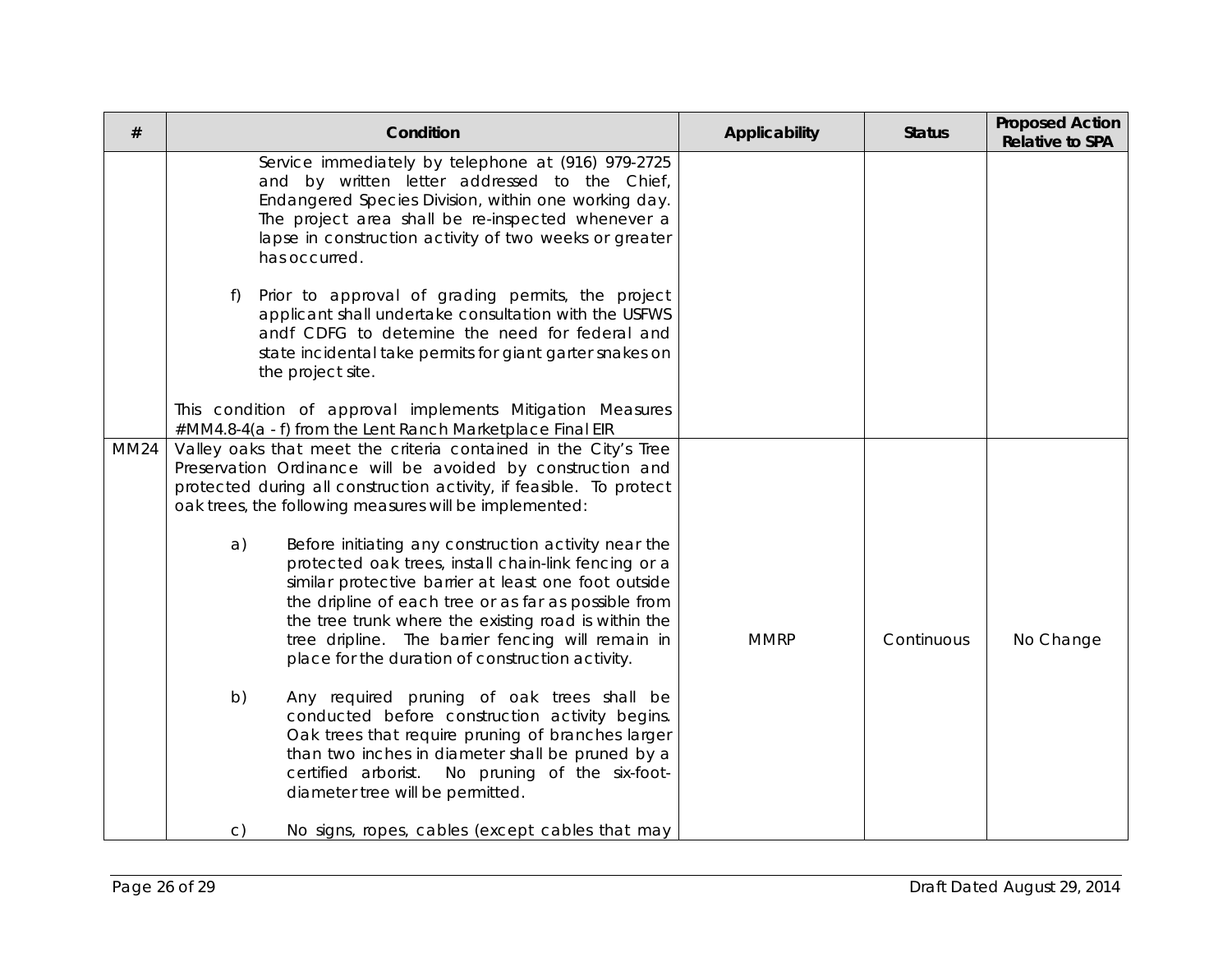| $\#$ |    | Condition                                                                                                                                                                                                                                                                                                                                                                                  | Applicability | <b>Status</b> | <b>Proposed Action</b><br><b>Relative to SPA</b> |
|------|----|--------------------------------------------------------------------------------------------------------------------------------------------------------------------------------------------------------------------------------------------------------------------------------------------------------------------------------------------------------------------------------------------|---------------|---------------|--------------------------------------------------|
|      |    | be installed by a certified arborist or other<br>professional tree expert), or other items shall be<br>attached to the oak trees.                                                                                                                                                                                                                                                          |               |               |                                                  |
|      | d) | No vehicles, construction equipment, mobile<br>home/office, supplies, materials, or facilities shall<br>be driven, parked, stockpiled, or located within<br>the driplines of oak trees.                                                                                                                                                                                                    |               |               |                                                  |
|      | e) | No grading shall be allowed within the driplines of<br>oak trees, except where paved roadway already<br>exists. Removal of pavement within the driplines of<br>oak trees shall be conducted in the presence of a<br>certified arborist to ensure that damage and stress<br>to any oak tree is minimized.                                                                                   |               |               |                                                  |
|      | f) | Conduct any work necessary within the dripline by<br>hand.                                                                                                                                                                                                                                                                                                                                 |               |               |                                                  |
|      | g) | Paving within the driplines of oak trees shall be<br>stringently minimized. When paving is absolutely<br>necessary, porous material shall be used or a<br>piped aeration system shall be installed under the<br>supervision of a certified arborist.                                                                                                                                       |               |               |                                                  |
|      | h) | Landscaping beneath oak trees may include non-<br>plant materials such as boulders, cobbles, and<br>wood chips. The only plant species that shall be<br>planted within the driplines of oak trees are those<br>that are tolerant of the natural semi-arid environs<br>of the trees. Limited drip irrigation approximately<br>twice per summer is recommended for the<br>understory plants. |               |               |                                                  |
|      | i) | No sprinkler system shall be installed in such a<br>manner that it irrigates within the driplines of oak                                                                                                                                                                                                                                                                                   |               |               |                                                  |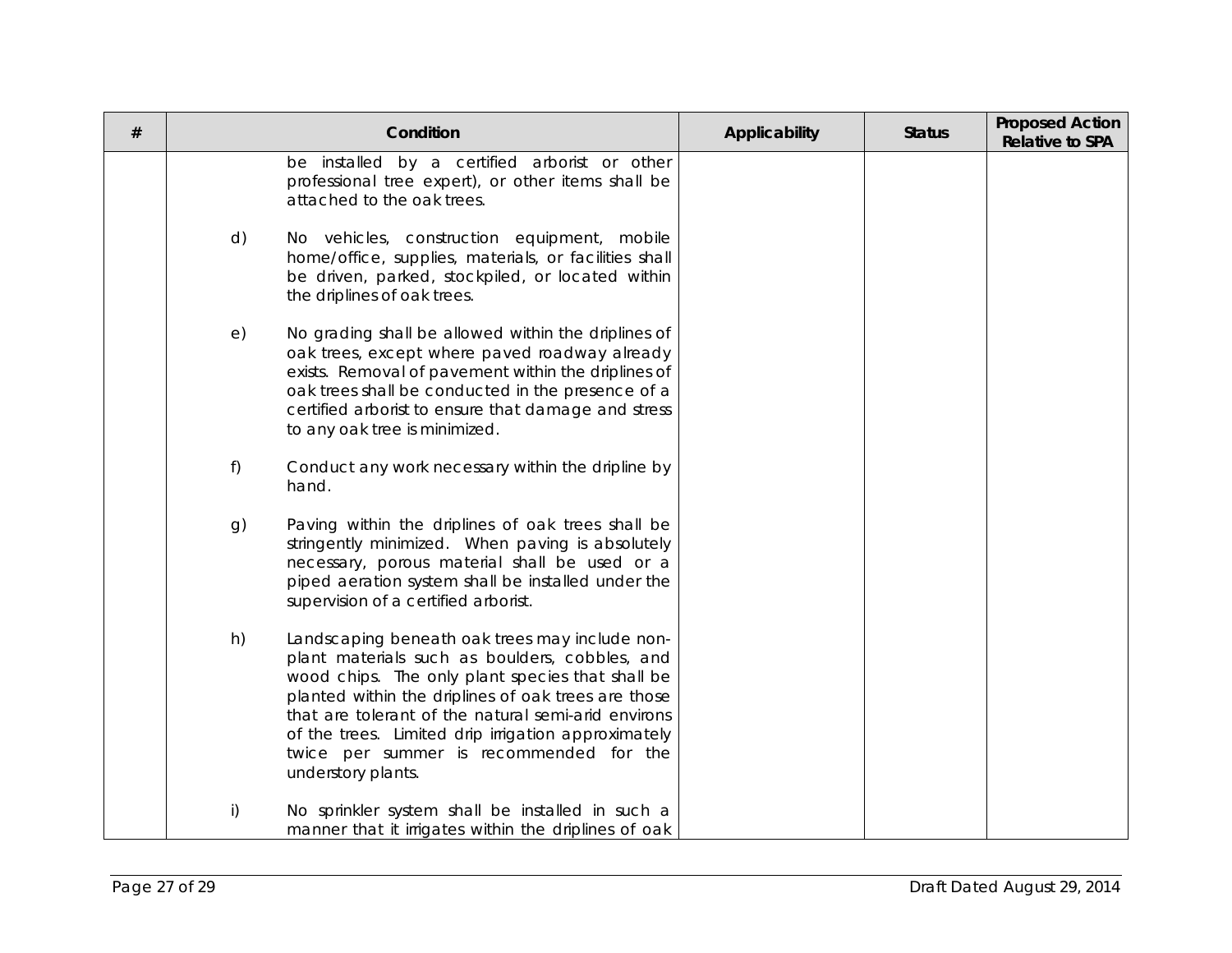| #           | Condition                                                                                                                                                                                                                                                                                                                                                                                                                                                                                                                                                                                                                           | Applicability | <b>Status</b> | <b>Proposed Action</b><br><b>Relative to SPA</b> |
|-------------|-------------------------------------------------------------------------------------------------------------------------------------------------------------------------------------------------------------------------------------------------------------------------------------------------------------------------------------------------------------------------------------------------------------------------------------------------------------------------------------------------------------------------------------------------------------------------------------------------------------------------------------|---------------|---------------|--------------------------------------------------|
|             | trees.                                                                                                                                                                                                                                                                                                                                                                                                                                                                                                                                                                                                                              |               |               |                                                  |
|             | This condition of approval implements Mitigation Measures<br>#MM4.8-6(a) from the Lent Ranch Marketplace Final EIR                                                                                                                                                                                                                                                                                                                                                                                                                                                                                                                  |               |               |                                                  |
| <b>MM25</b> | All lighting along the perimeter of the site shall be downcast<br>luminaries and shall be shielded and oriented in a manner that<br>will prevent spillage or glare into the surrounding area. This<br>condition of approval implements Mitigation Measure #MM4.8-7<br>from the Lent Ranch Marketplace Final EIR                                                                                                                                                                                                                                                                                                                     | <b>MMRP</b>   | Continuous    | No Change                                        |
| <b>MM26</b> | In the event artifacts or unusual amounts of stone, bone, or shell<br>are uncovered during excavation and grading operations, all<br>construction activity shall cease until a qualified archeologist can<br>be consulted to determine the extent and importance of the find<br>and recommend appropriate mitigation.<br>Any artifacts<br>uncovered shall be recorded and removed for storage at a<br>location to be determined by the archeologist.                                                                                                                                                                                |               |               |                                                  |
|             | If human remains are discovered, all work must stop in the<br>immediate vicinity of the find, and the County Coroner must be<br>notified, according to Section 7050.5 of the California Health and<br>Safety Code. If the remains are Native American, the coroner will<br>notify the Native American Heritage Commission, which in turn<br>will inform a most likely descendent. The descendent will then<br>recommend to the landowner appropriate disposition of the<br>remains and any grave goods. This condition of approval<br>implements Mitigation Measure #MM4.10-1(a and b) from the<br>Lent Ranch Marketplace Final EIR | <b>MMRP</b>   | Continuous    | No Change                                        |
| <b>MM27</b> | Taller growing trees and/or shrubs shall be planted along the<br>borders of the project site where the project will interface with<br>planned development in the Southpointe project and existing<br>agricultural uses. The use of this material will screen the project<br>from these uses and minimize the potential for light and glare<br>This condition of approval implements Mitigation<br>impacts.<br>Measure #MM4.11-(a) from the Lent Ranch Marketplace Final EIR                                                                                                                                                         | <b>MMRP</b>   | Continuous    | No Change                                        |